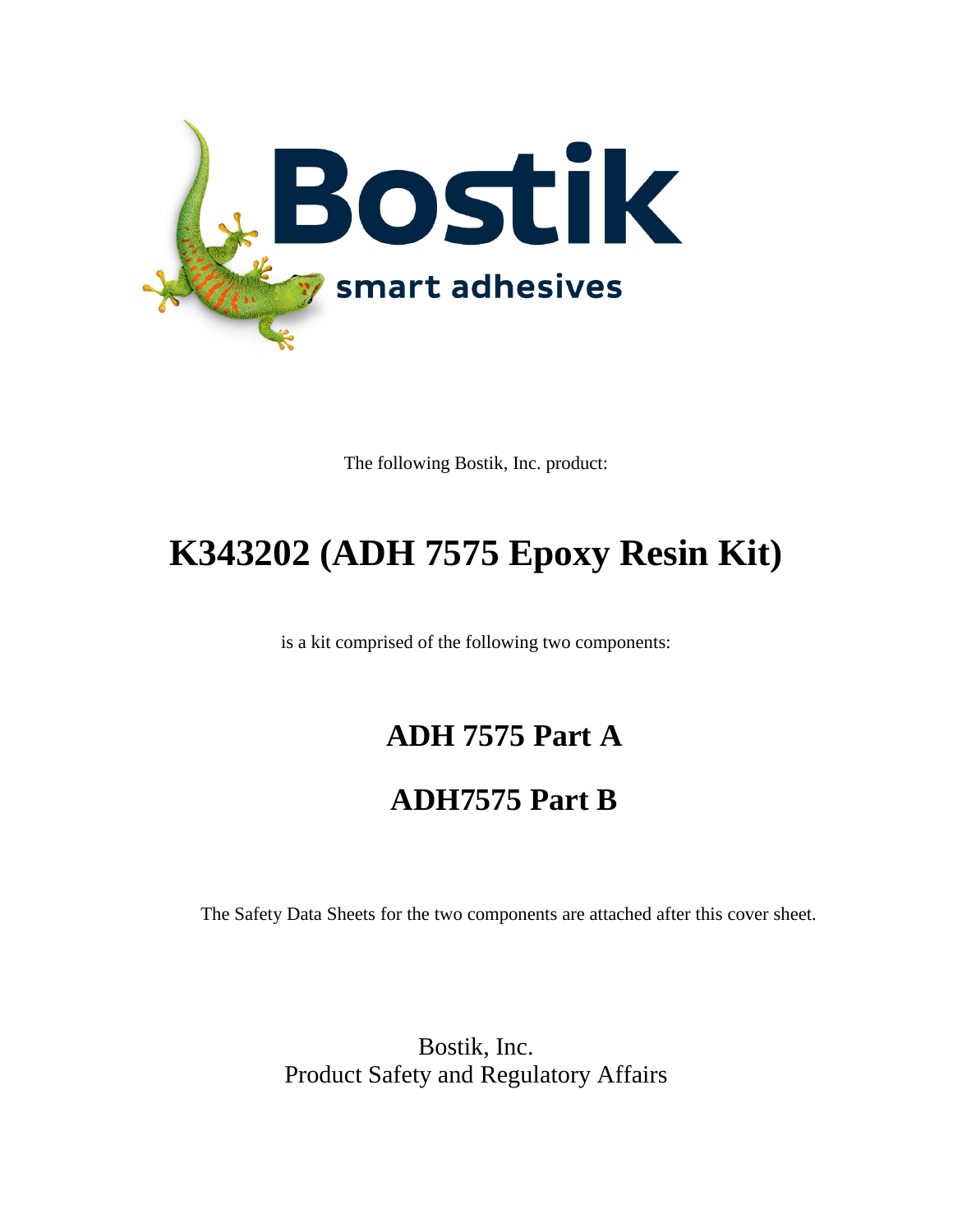

**K343202A Revision Date** 13-Oct-2016 **Supersedes Date:** No information available **Version** 3

## **Section 1: IDENTIFICATION OF THE SUBSTANCE/MIXTURE AND OF THE COMPANY/UNDERTAKING**

**1.1. Product Identifier**

| <b>Product Name</b> | ADH 7575 Epoxy Resin Part A |
|---------------------|-----------------------------|
| <b>Product Code</b> | K343202A                    |

**Product(s) Covered** See section 16 for more information

#### **1.2. Relevant Identified Uses of the Substance or Mixture and Uses Advised Against**

| Recommended use             | Resin.                   |
|-----------------------------|--------------------------|
| <b>Uses Advised Against</b> | No information available |

**1.3. Details of the Supplier of the Safety Data Sheet**

#### **Company Name**

Bostik, Inc. 11320 W. Watertown Plank Road Wauwatosa, Wisconsin 53226 USA Phone: +1 (800) 843-0844 (Domestic Toll Free) Phone: +1 (414) 774-2250 (International) Fax: +1 (414) 774-8075 Email: msds@bostik-us.com

#### **1.4. Emergency Telephone Number**

**Emergency Telephone** Telephone: 1-800-227-0332 (Outside U.S.) 1-703-527-3887

### **Section 2: HAZARD IDENTIFICATION**

#### **2.1. Classification of the Substance or Mixture**

| <b>Skin Corrosion/Irritation</b>                 | Category    |
|--------------------------------------------------|-------------|
| Serious Eye Damage/Eye Irritation                | Category 2A |
| Skin sensitization                               | lCategorv   |
| Specific target organ toxicity (single exposure) | Category 3  |

### **2.2. Label Elements**

#### **EMERGENCY OVERVIEW**

# **WARNING**

## **Hazard statements**

Causes skin irritation Causes serious eye irritation May cause an allergic skin reaction May cause respiratory irritation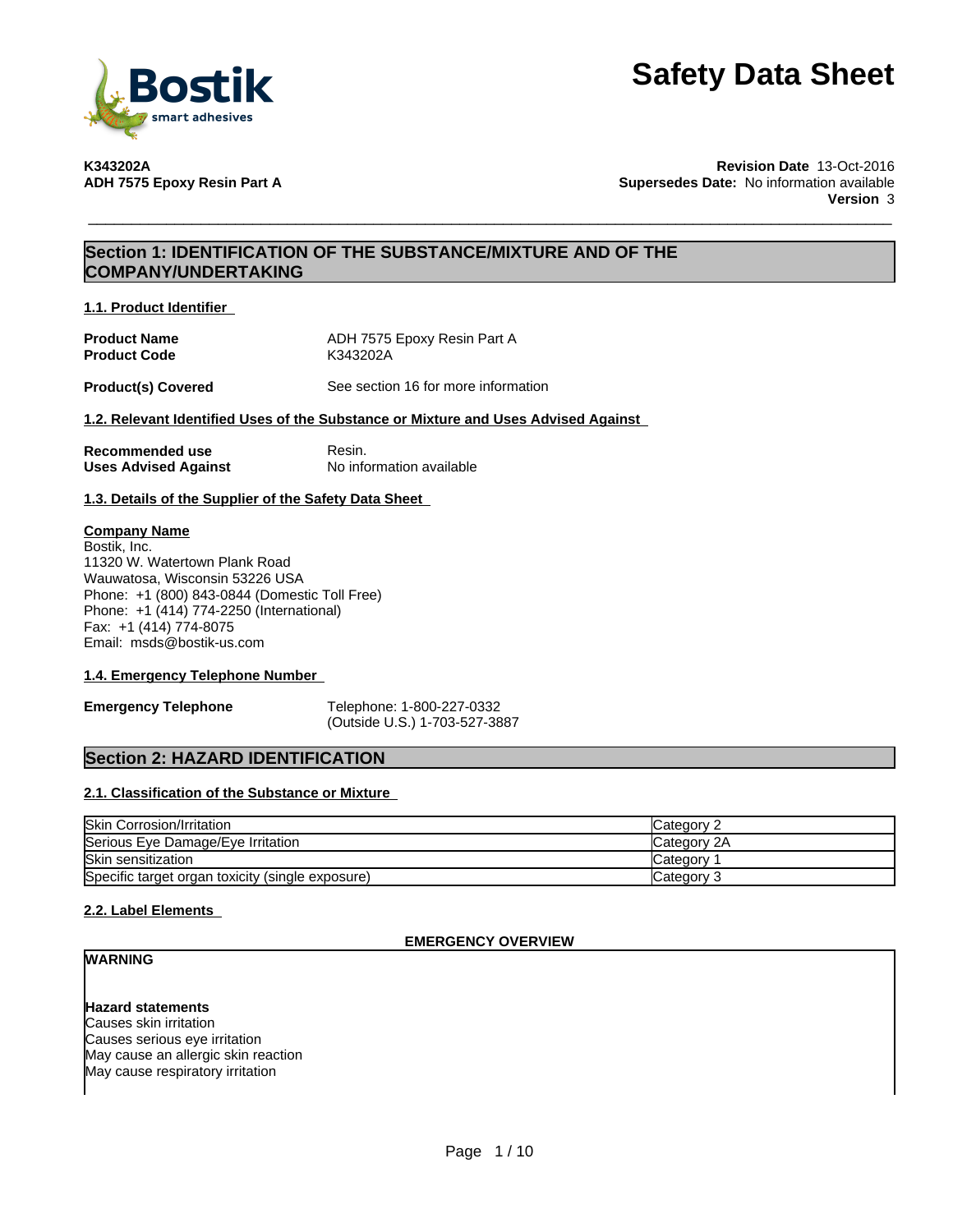**ADH 7575 Epoxy Resin Part A Supersedes Date:** No information available **Version** 3



#### **Precautionary Statements - Prevention**

Wash face, hands and any exposed skin thoroughly after handling Wear protective gloves/protective clothing/eye protection/face protection Avoid breathing dust/fume/gas/mist/vapors/spray Contaminated work clothing should not be allowed out of the workplace Use only outdoors or in a well-ventilated area

#### **Precautionary Statements - Response**

Specific treatment (see first aid measures on this label) Call a POISON CENTER or doctor/physician if you feel unwell IF IN EYES: Rinse cautiously with water for several minutes. Remove contact lenses, if present and easy to do. Continue rinsing. If eye irritation persists: Get medical advice/attention. IF ON SKIN: Wash with plenty of soap and water. Take off contaminated clothing and wash before reuse. If skin irritation or rash occurs: Get medical advice/attention. IF INHALED: Remove victim to fresh air and keep at rest in a position comfortable for breathing.

### **Precautionary Statements - Storage**

Store locked up

#### **Precautionary Statements - Disposal**

Dispose of contents/container to an approved waste disposal plant

#### **Hazards Not Otherwise Classified (HNOC)**

Not applicable

#### **Unknown Toxicity**

0% of the mixture consists of ingredient(s) of unknown toxicity

#### **2.3. Other Information**

No information available.

**Section 3: COMPOSITION/INFORMATION ON INGREDIENTS**

#### **3.1 Substances**

This product is a mixture. Health hazard information is based on its components.

#### **3.2 Mixtures**

| Name<br>. .<br>---- |      | 70             |  |
|---------------------|------|----------------|--|
| $-$                 | へもへい | $\overline{A}$ |  |
| <b>IE</b> poxy      | зιаι | 60             |  |
| Resir               | ື    | า∪เ            |  |

*The exact percentage (concentration) ofcomposition has been withheld as a trade secret.*

### **Section 4: FIRST AID MEASURES**

**4.1. Description of First Aid Measures**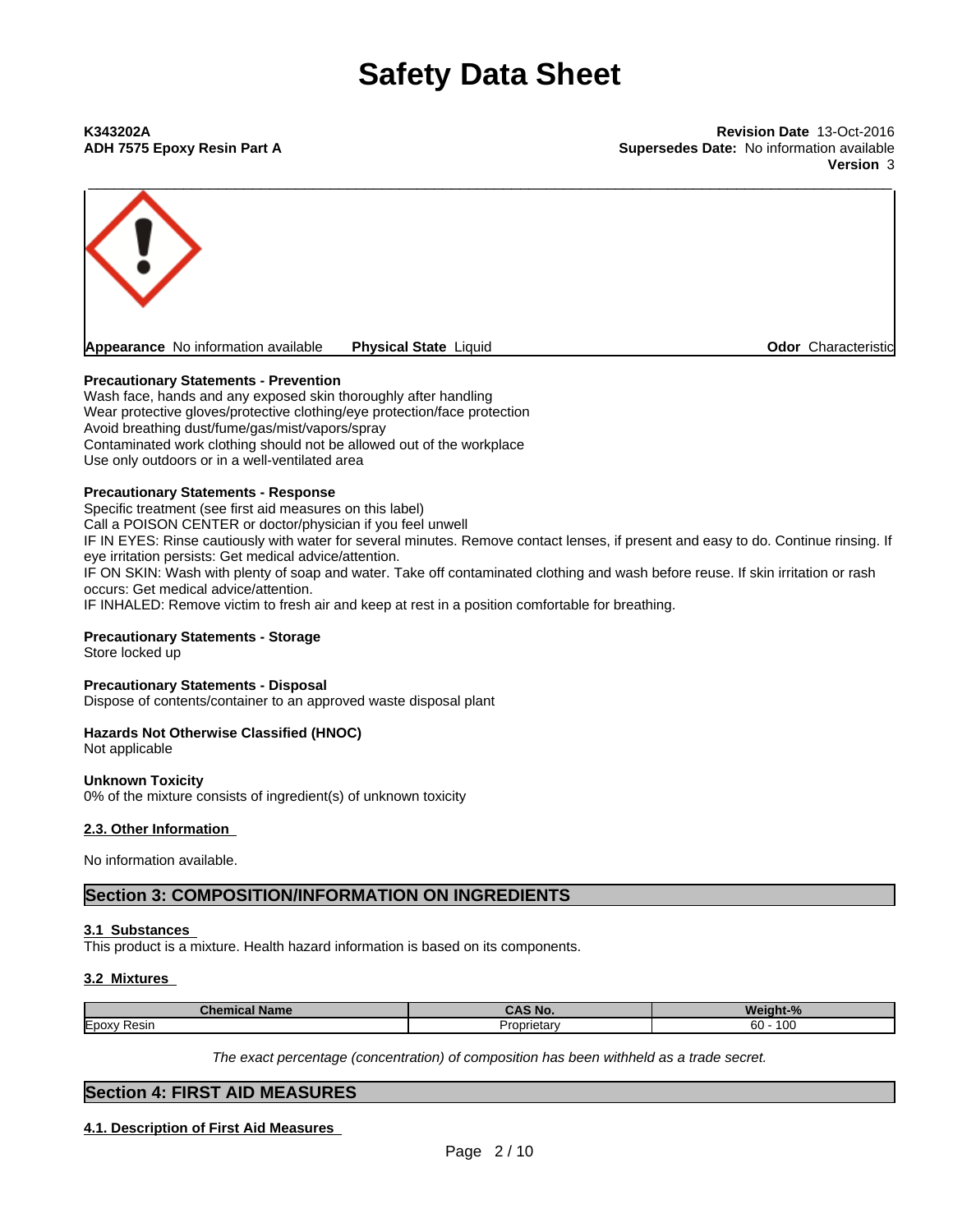| <b>General Advice</b><br>Remove/Take off immediately all contaminated clothing. If medical advice is needed, have<br>product container or label at hand.                                                                                                      |
|---------------------------------------------------------------------------------------------------------------------------------------------------------------------------------------------------------------------------------------------------------------|
|                                                                                                                                                                                                                                                               |
| Immediately flush with plenty of water. After initial flushing, remove any contact lenses and<br>Eye contact<br>continue flushing for at least 15 minutes. Hold eyelids apart and consult an physician.                                                       |
| Wash off immediately with soap and plenty of water while removing all contaminated<br><b>Skin Contact</b><br>clothes and shoes. Wash contaminated clothing before reuse. May cause sensitization by<br>skin contact. Get medical attention if symptoms occur. |
| Remove victim to fresh air and keep at rest in a position comfortable for breathing. Get<br><b>Inhalation</b><br>medical attention if symptoms occur.                                                                                                         |
| If swallowed, do not induce vomiting: seek medical advice immediately and show this<br>Ingestion<br>container or label.                                                                                                                                       |
| Self-protection of the First Aider<br>First aider: Pay attention to self-protection.                                                                                                                                                                          |
| 4.2. Most Important Symptoms and Effects, Both Acute and Delayed                                                                                                                                                                                              |
| Repeated or prolonged skin contact may cause skin irritation and/or dermatitis and<br><b>Symptoms</b><br>sensitization of susceptible persons.                                                                                                                |
| 4.3. Indication of Any Immediate Medical Attention and Special Treatment Needed                                                                                                                                                                               |
| Treat symptomatically. May cause sensitization by skin contact.<br>Note to physicians                                                                                                                                                                         |
| 4.4. Reference to Other Sections                                                                                                                                                                                                                              |
| Section 8: EXPOSURE CONTROLS/PERSONAL PROTECTION<br><b>Reference to Other Sections</b><br>Section 11: TOXICOLOGY INFORMATION                                                                                                                                  |

## **Section 5: FIRE-FIGHTING MEASURES**

### **5.1. Extinguishing Media**

#### **Suitable Extinguishing Media**

Carbon dioxide (CO2). Extinguishing powder. Water spray or fog. Alcohol resistant foam.

# **Unsuitable Extinguishing Media**

Full water jet.

#### **5.2. Special Hazards Arising from the Substance or Mixture**

#### **Specific Hazards Arising from the Chemical**

Thermal decomposition can lead to release of toxic/corrosive gases and vapors. Carbon monoxide. Carbon dioxide (CO2). Nitrogen oxides (NOx).

#### **Explosion Data Sensitivity to Mechanical Impact Sensitivity to Static Discharge Mone. Sensitivity to Static Discharge Mone. Sensitivity to Static Discharge**

#### **5.3. Advice for Firefighters**

#### **Protective Equipment and Precautions for Firefighters**

As in any fire, wear self-contained breathing apparatus pressure-demand, MSHA/NIOSH (approved or equivalent) and full protective gear.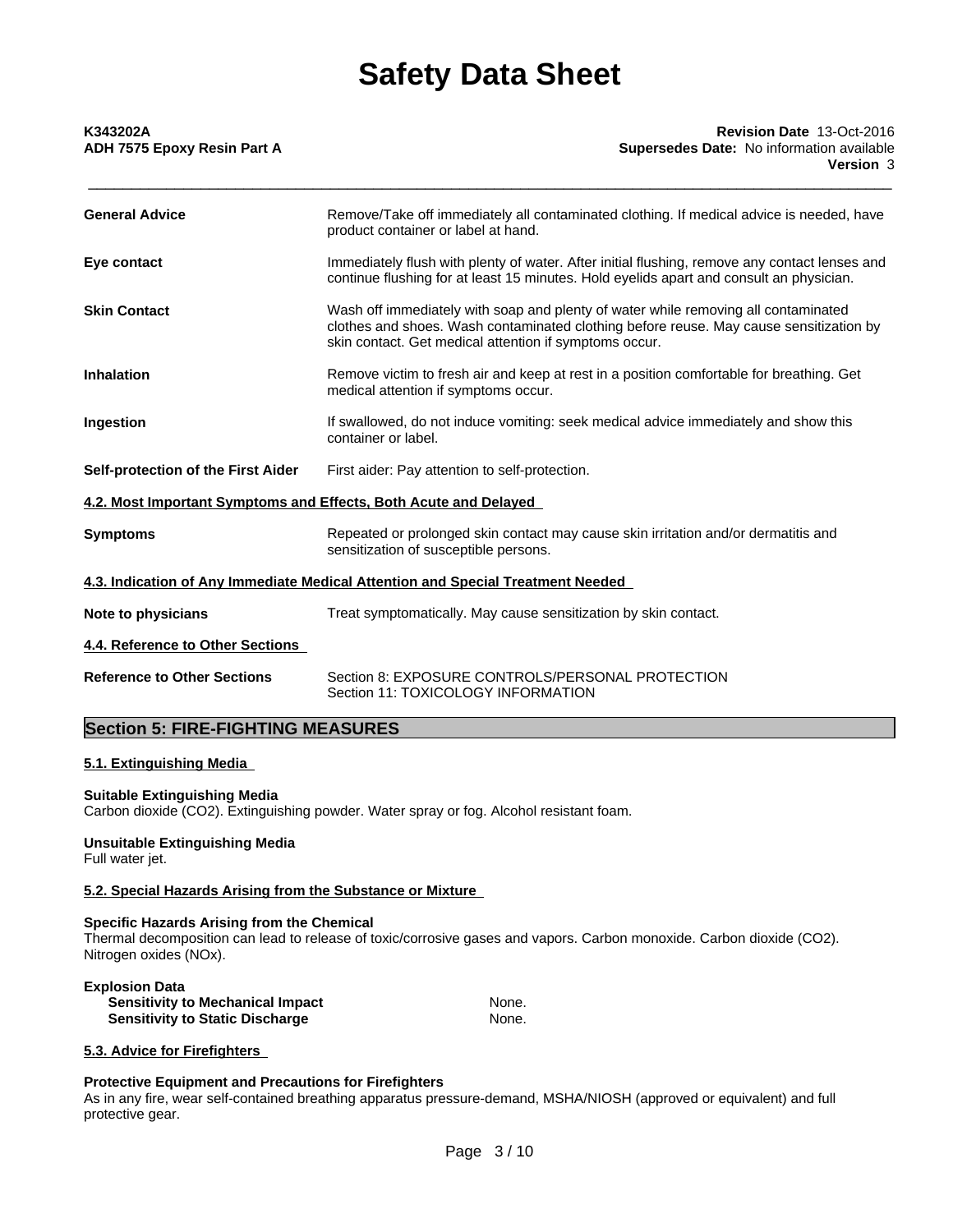| K343202A                    |  |  |
|-----------------------------|--|--|
| ADH 7575 Epoxy Resin Part A |  |  |

\_\_\_\_\_\_\_\_\_\_\_\_\_\_\_\_\_\_\_\_\_\_\_\_\_\_\_\_\_\_\_\_\_\_\_\_\_\_\_\_\_\_\_\_\_\_\_\_\_\_\_\_\_\_\_\_\_\_\_\_\_\_\_\_\_\_\_\_\_\_\_\_\_\_\_\_\_\_\_\_\_\_\_\_\_\_\_\_\_\_\_\_\_ **K343202A Revision Date** 13-Oct-2016 **Supersedes Date:** No information available **Version** 3

# **Section 6: ACCIDENTAL RELEASE MEASURES**

|                                                           | 6.1. Personal Precautions, Protective Equipment and Emergency Procedures                                                                                                                                                                                   |
|-----------------------------------------------------------|------------------------------------------------------------------------------------------------------------------------------------------------------------------------------------------------------------------------------------------------------------|
| <b>Personal Precautions</b>                               | Use personal protective equipment as required. Avoid contact with skin, eyes or clothing.                                                                                                                                                                  |
| 6.2. Environmental Precautions                            |                                                                                                                                                                                                                                                            |
| <b>Environmental Precautions</b>                          | Prevent entry into waterways, sewers, basements or confined areas. Do not allow to enter<br>into soil/subsoil. See Section 12 for additional Ecological Information.                                                                                       |
| 6.3. Methods and Material for Containment and Cleaning up |                                                                                                                                                                                                                                                            |
| <b>Methods for Containment</b>                            | Contain and collect spillage with non-combustible absorbent material, (e.g. sand, earth,<br>diatomaceous earth, vermiculite) and place in container for disposal according to local /<br>national regulations (see Section 13).                            |
| <b>Methods for Cleaning up</b>                            | Use personal protective equipment as required. Dam up. Cover liquid spill with sand, earth<br>or other non-combustible absorbent material. Take up mechanically, placing in appropriate<br>containers for disposal. Clean contaminated surface thoroughly. |
| 6.4. Reference to other sections                          |                                                                                                                                                                                                                                                            |
| <b>Reference to Other Sections</b>                        | Section 7: HANDLING AND STORAGE<br>Section 8: EXPOSURE CONTROLS/PERSONAL PROTECTION<br>Section 13: DISPOSAL CONSIDERATIONS                                                                                                                                 |

### **Section 7: HANDLING AND STORAGE**

#### **7.1. Precautions for Safe Handling**

**Advice on Safe Handling** Use only in well-ventilated areas. Avoid contact with skin, eyes or clothing. Use personal protective equipment as required. Special Precautions. Please refer also to Safety Data Sheet of Part B. For application method and dose rate, refer to the technical data sheet. Important: Do not leave mixed material in the container - curing in bulk can lead to excessive heat. No special fire protection measures are necessary.

### **7.2. Conditions for Safe Storage, including any Incompatibilities**

#### **Storage Conditions** Keep away from food, drink and animal feeding stuffs. Keep containers tightly closed in a dry, cool and well-ventilated place.

**Incompatible Materials Exothermic reaction with. Amines. Alcohols.** 

**7.3. Specific End Use(s)**

**Other Information** No information available.

**7.4. References to Other Sections**

| <b>Reference to Other Sections</b> | Section 13: DISPOSAL CONSIDERATIONS  |
|------------------------------------|--------------------------------------|
|                                    | Section 10: STABILITY AND REACTIVITY |

## **Section 8: EXPOSURE CONTROLS/PERSONAL PROTECTION**

### **8.1. Control Parameters**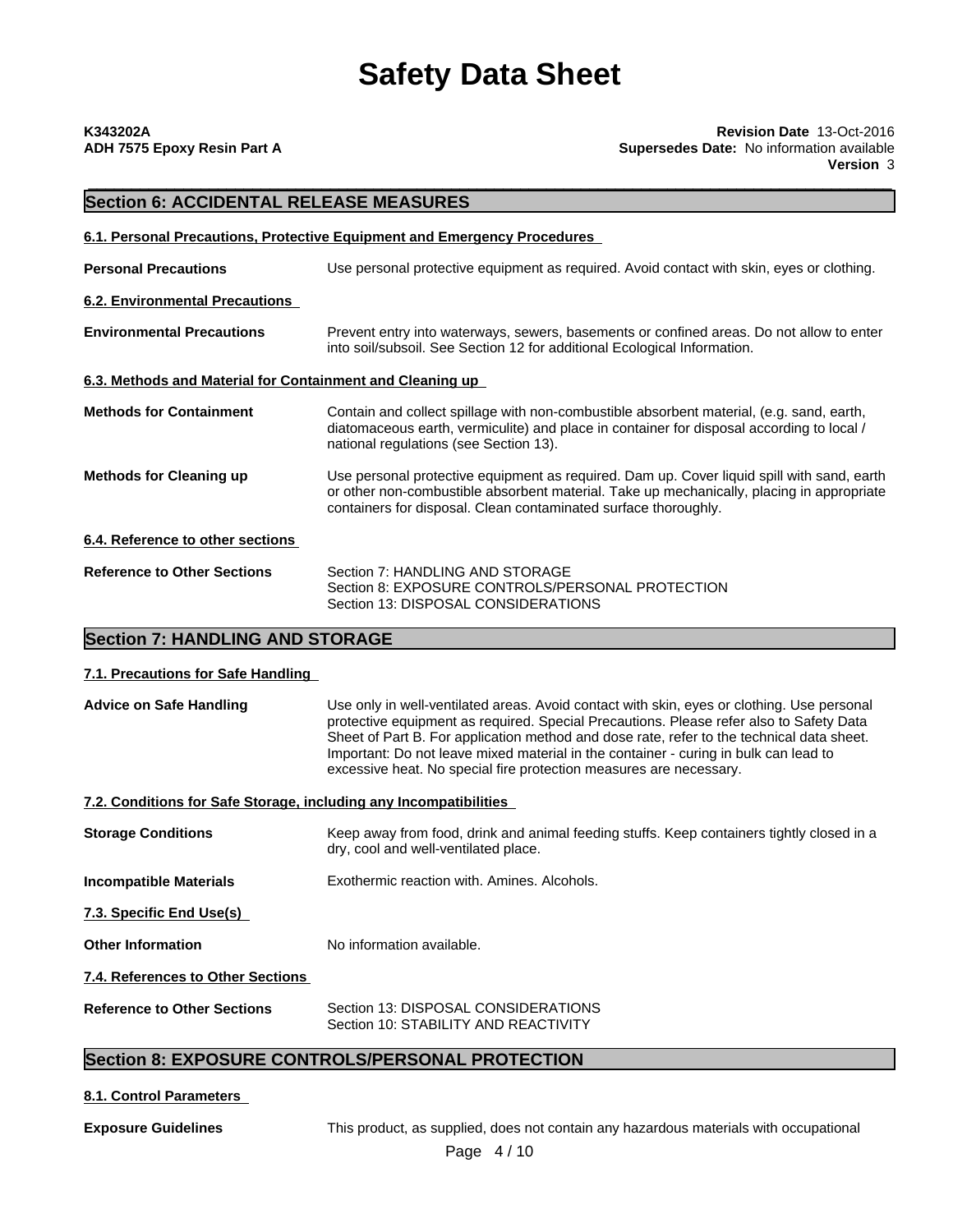\_\_\_\_\_\_\_\_\_\_\_\_\_\_\_\_\_\_\_\_\_\_\_\_\_\_\_\_\_\_\_\_\_\_\_\_\_\_\_\_\_\_\_\_\_\_\_\_\_\_\_\_\_\_\_\_\_\_\_\_\_\_\_\_\_\_\_\_\_\_\_\_\_\_\_\_\_\_\_\_\_\_\_\_\_\_\_\_\_\_\_\_\_ **K343202A Revision Date** 13-Oct-2016 **ADH 7575 Epoxy Resin Part A Supersedes Date:** No information available **Version** 3

exposure limits established by the region specific regulatory bodies.

| 8.2. Exposure Controls              |                                                                                                                            |
|-------------------------------------|----------------------------------------------------------------------------------------------------------------------------|
| <b>Engineering Controls</b>         | Provide local exhaust ventilation. in the case of spray application. Please refer also to<br>Safety Data Sheet of Part B.  |
| Personal protective equipment [PPE] |                                                                                                                            |
| <b>Eye/Face Protection</b>          | Tight sealing safety goggles.                                                                                              |
| <b>Skin and Body Protection</b>     | Wear suitable chemical resistant gloves. The selection of suitable gloves does not only                                    |
|                                     | depend on the material, but also on further marks of quality and various manufacturers.                                    |
| <b>Respiratory Protection</b>       | If exposure limits are exceeded or irritation is experienced, NIOSH/MSHA approved                                          |
|                                     | respiratory protection should be worn. Positive-pressure supplied air respirators may be                                   |
|                                     | required for high airborne contaminant concentrations. Respiratory protection must be                                      |
|                                     | provided in accordance with current local regulations.                                                                     |
|                                     | General Hygiene Considerations Handle in accordance with good industrial hygiene and safety practice. Do not eat, drink or |
|                                     | smoke when using this product. Wash hands thoroughly after handling. Avoid contact with                                    |
|                                     | skin, eyes or clothing. Take off contaminated clothing and wash before reuse.                                              |

### **Section 9: PHYSICAL AND CHEMICAL PROPERTIES**

#### **9.1. Information on Basic Physical and Chemical Properties**

**Physical State Liquid**<br> **Color** Clear **Odor**<br> **Odor Threshold**<br> **Odor Threshold Characteristic Odor Threshold** 

**Property Remarks • Method Property Remarks • Method pH** No information available **Melting Point/Freezing Point** No information available **Boiling Point** > 260 °C / 500 °F **Evaporation Rate** No information available **Flammability (solid, gas)** No information available Not applicable for liquids **Flammability Limit in Air Upper Flammability Limit** No information available **Lower Flammability Limit** No information available<br> **Vapor Pressure** No information available **Vapor Density**<br> **Specific Gravity**<br> **No information available**<br>
No information available **Water Solubility** No information available **Solubility in Other Solvents Partition Coefficient No information available**<br> **Autoignition Temperature** No information available **Autoignition Temperature No information available**<br>**Decomposition Temperature No information available Decomposition Temperature Kinematic Viscosity** No information available

**Oxidizing Properties** 

**9.2. Other Information Softening Point**<br> **Molecular Weight**<br> **Molecular Weight**<br> **Molecular Weight**<br> **Molecular Weight** 

**Color** Clear Clear **No information available** 

**Flash Point** 251 °C / 484 °F

**No information available Specific Gravity** No information available

**Explosive Properties**<br> **Oxidizing Properties**<br>
No information available **Dynamic Viscosity** No information available

**No information available**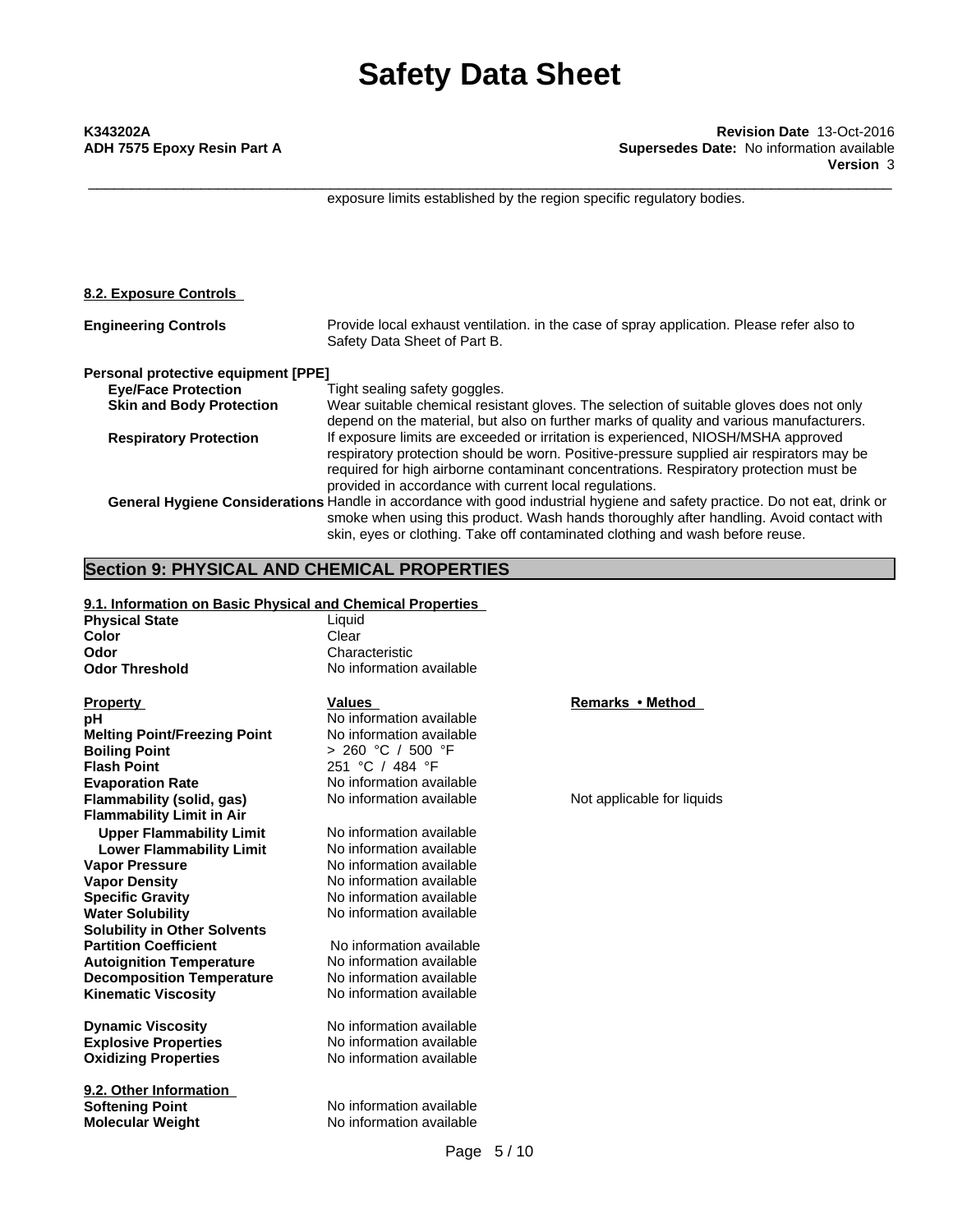\_\_\_\_\_\_\_\_\_\_\_\_\_\_\_\_\_\_\_\_\_\_\_\_\_\_\_\_\_\_\_\_\_\_\_\_\_\_\_\_\_\_\_\_\_\_\_\_\_\_\_\_\_\_\_\_\_\_\_\_\_\_\_\_\_\_\_\_\_\_\_\_\_\_\_\_\_\_\_\_\_\_\_\_\_\_\_\_\_\_\_\_\_ **K343202A Revision Date** 13-Oct-2016 **ADH 7575 Epoxy Resin Part A Supersedes Date:** No information available **Version** 3

| Solvent Content (%) | No information available       |  |
|---------------------|--------------------------------|--|
| Solid Content (%)   | No information available       |  |
| <b>Density</b>      | 1.17 $\alpha$ /cm <sup>3</sup> |  |
| <b>VOC</b>          | በ %                            |  |

## **Section 10: STABILITY AND REACTIVITY**

#### **10.1. Reactivity**

None under normal use conditions.

#### **10.2. Chemical Stability**

Stable under normal conditions.

#### **10.3. Possibility of Hazardous Reactions**

After mixing the two components, the curing reaction starts. In bulk this reaction can be vigorous.

#### **10.4. Conditions to Avoid**

Extremes of temperature and direct sunlight.

#### **10.5. Incompatible Materials**

Exothermic reaction with. Amines. Alcohols.

#### **10.6. Hazardous Decomposition Products**

None under normal use and recommended storage conditions.

### **Section 11: TOXICOLOGY INFORMATION**

#### **11.1. Information on Toxicological Effects**

| <b>Product Information</b> | No Data Available  |  |
|----------------------------|--------------------|--|
| <b>Inhalation</b>          | No Data Available. |  |
| Eye contact                | No Data Available. |  |
| <b>Skin Contact</b>        | No Data Available. |  |
| Ingestion                  | No Data Available. |  |

#### **Component Information**

| <b>Chemical Name</b> | Oral LD50             | <b>Dermal LD50</b> | <b>Inhalation LC50</b> |
|----------------------|-----------------------|--------------------|------------------------|
| Epoxy Resin          | ∵Rat j<br>11400 mg/kg | >2000 mg/Kg (rat)  |                        |
|                      |                       |                    |                        |

#### **Delayed and Immediate Effects as well as Chronic Effects from Short and Long-term Exposure**

| <b>Symptoms</b>                          | No information available.                                                             |
|------------------------------------------|---------------------------------------------------------------------------------------|
| <b>Skin Corrosion/Irritation</b>         | Irritant effect on the skin.                                                          |
| <b>Serious Eye Damage/Eye Irritation</b> | Irritant effect on the eyes.                                                          |
| <b>Irritation</b>                        | No information available.                                                             |
| <b>Corrosivity</b>                       | No information available.                                                             |
| <b>Sensitization</b>                     | May cause sensitization by skin contact. People who suffer from skin sensitization    |
|                                          | problems, asthma, allergies, chronic or recurring respiratory illnesses should not be |
|                                          | deployed in any process using this preparation.                                       |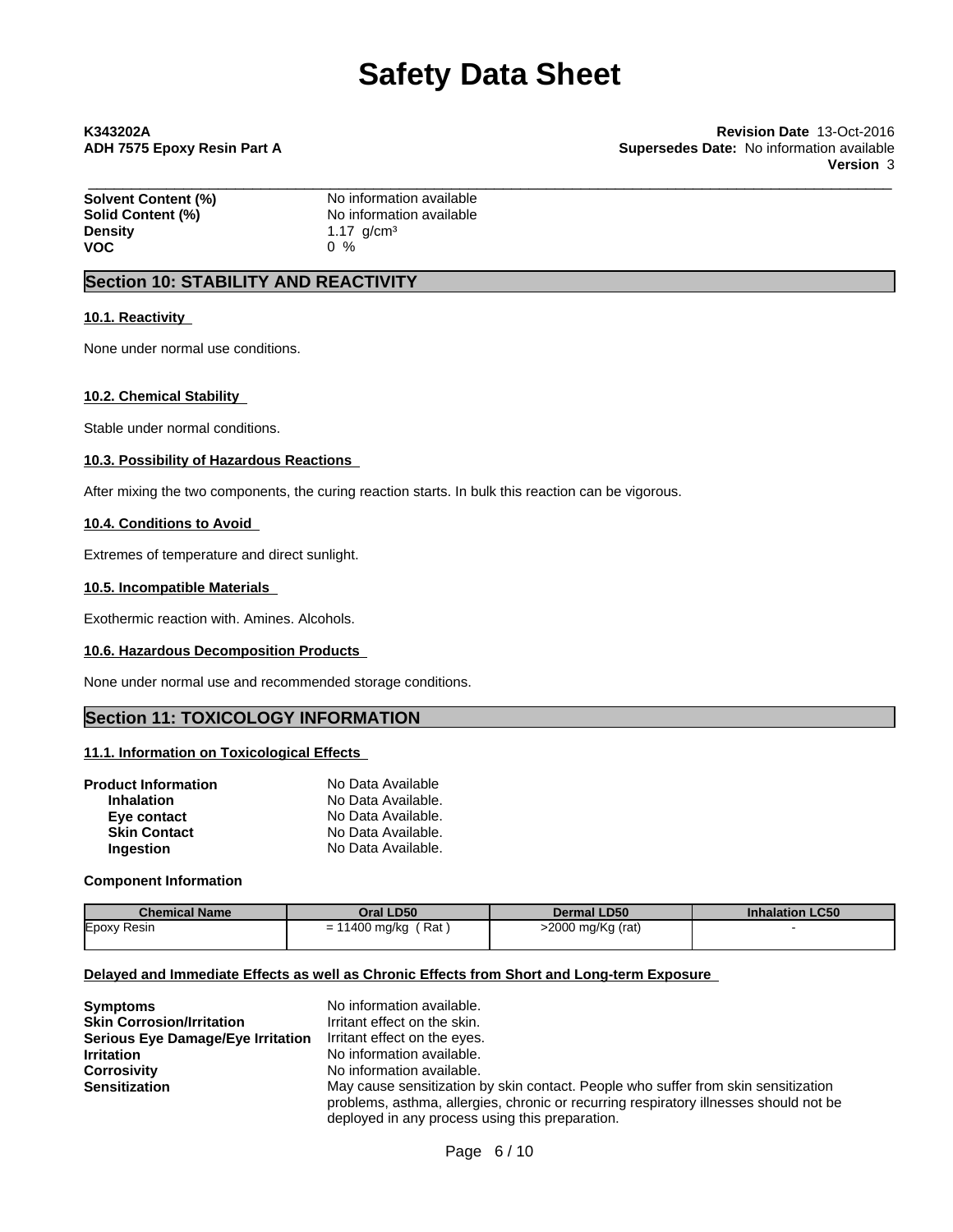# \_\_\_\_\_\_\_\_\_\_\_\_\_\_\_\_\_\_\_\_\_\_\_\_\_\_\_\_\_\_\_\_\_\_\_\_\_\_\_\_\_\_\_\_\_\_\_\_\_\_\_\_\_\_\_\_\_\_\_\_\_\_\_\_\_\_\_\_\_\_\_\_\_\_\_\_\_\_\_\_\_\_\_\_\_\_\_\_\_\_\_\_\_ **K343202A Revision Date** 13-Oct-2016 **ADH 7575 Epoxy Resin Part A Supersedes Date:** No information available **Version** 3

| <b>Germ Cell Mutagenicity</b>   | No information available.                                                                              |
|---------------------------------|--------------------------------------------------------------------------------------------------------|
| <b>Reproductive Toxicity</b>    | No information available.                                                                              |
| <b>Developmental Toxicity</b>   | No information available.                                                                              |
| <b>Teratogenicity</b>           | No information available.                                                                              |
| <b>STOT - Single Exposure</b>   | No information available.                                                                              |
| <b>STOT - Repeated Exposure</b> | No information available.                                                                              |
| <b>Chronic Toxicity</b>         | Repeated contact may cause allergic reactions in very susceptible persons. Avoid repeated<br>exposure. |
| <b>Target Organ Effects</b>     | No information available.                                                                              |
| <b>Aspiration Hazard</b>        | Not applicable.                                                                                        |
| Carcinogenicity                 | This product does not contain any carcinogens or potential carcinogens as listed by ACGIH,             |
|                                 | OSHA, IARC or NTP at or above 0.1 wt%.                                                                 |

# **Section 12: ECOLOGICAL INFORMATION**

### **12.1. Toxicity**

| <b>Chemical Name</b> | <b>Algae/Aquatic Plants</b> | Fish                                  | <b>Toxicity to</b><br><b>Microorganisms</b> | <b>Crustacea</b>           |
|----------------------|-----------------------------|---------------------------------------|---------------------------------------------|----------------------------|
| Epoxy Resin          |                             | .2 mg/l 96Hr<br>(Oncorhvnchus mvkiss) |                                             | 2.7 mg/l 48hr Daphia Magna |

### **12.2. Persistence and Degradability**

No information available.

#### **12.3. Bioaccumulative Potential**

No information available.

#### **12.4. Mobility in Soil**

No information available.

#### **12.5 Other adverse effects**

No information available

## **Section 13: DISPOSAL CONSIDERATIONS**

#### **13.1. Waste Treatment Methods**

| <b>Disposal of Wastes</b>     | It is the responsibility of the waste generator to determine the toxicity and physical<br>properties of the material generated to determine the proper waste identification and<br>disposal methods in compliance with applicable regulations |  |  |  |
|-------------------------------|-----------------------------------------------------------------------------------------------------------------------------------------------------------------------------------------------------------------------------------------------|--|--|--|
| <b>Contaminated Packaging</b> | Dispose of in accordance with federal, state and local regulations                                                                                                                                                                            |  |  |  |

## **Section 14: TRANSPORTATION INFORMATION**

49 CFR 171.4(c) "Exceptions. Except when all or part of the transportation is by vessel, the requirements of this subchapter specific to marine pollutants do not apply to non-bulk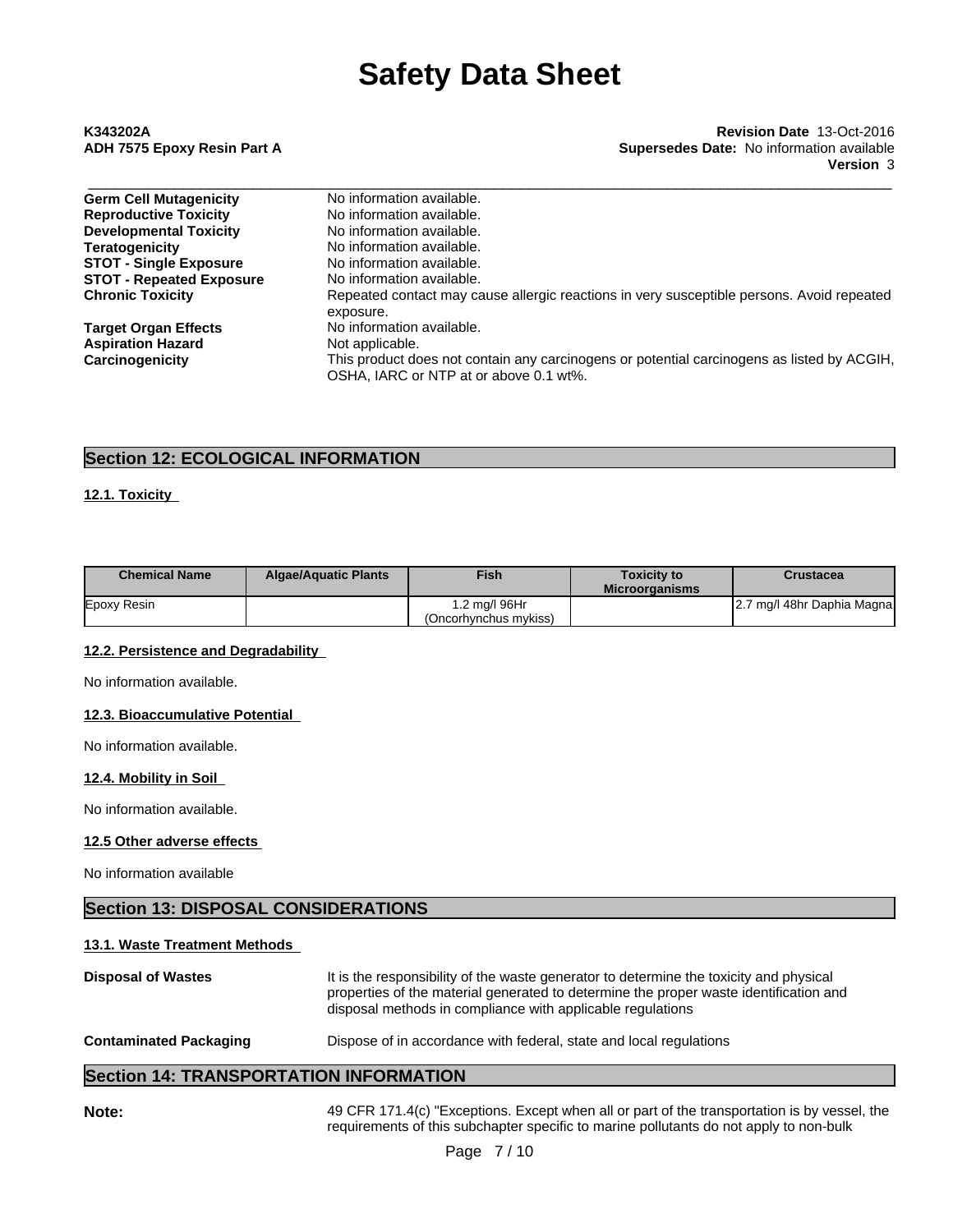# \_\_\_\_\_\_\_\_\_\_\_\_\_\_\_\_\_\_\_\_\_\_\_\_\_\_\_\_\_\_\_\_\_\_\_\_\_\_\_\_\_\_\_\_\_\_\_\_\_\_\_\_\_\_\_\_\_\_\_\_\_\_\_\_\_\_\_\_\_\_\_\_\_\_\_\_\_\_\_\_\_\_\_\_\_\_\_\_\_\_\_\_\_ **K343202A Revision Date** 13-Oct-2016 **ADH 7575 Epoxy Resin Part A Supersedes Date:** No information available **Version** 3

packagings transported by motor vehicle, rail car or aircraft."

| <b>DOT</b>                                       |                                                                                                                            |
|--------------------------------------------------|----------------------------------------------------------------------------------------------------------------------------|
| <b>UN/ID No</b>                                  | <b>UN3082</b>                                                                                                              |
| <b>Proper Shipping Name</b>                      | Environmentally hazardous substance, liquid, n.o.s. (Epoxide Derivatives), Marine Pollutant                                |
| <b>Hazard Class</b>                              | 9                                                                                                                          |
| <b>Packing Group</b>                             | Ш                                                                                                                          |
| <b>Special Provisions</b>                        | 8, 146, 173, 335, IB3, T4, TP1, TP29                                                                                       |
| <b>Description</b>                               | UN3082, Environmentally hazardous substance, liquid, n.o.s. (Epoxide Derivatives), 9, III,                                 |
|                                                  | Marine Pollutant                                                                                                           |
| <b>Emergency Response Guide</b><br><b>Number</b> | 171                                                                                                                        |
| <b>IATA</b>                                      |                                                                                                                            |
| <b>UN/ID No</b>                                  | <b>UN3082</b>                                                                                                              |
| <b>Proper Shipping Name</b>                      | Environmentally hazardous substance, liquid, n.o.s. (Epoxide Derivatives)                                                  |
| <b>Hazard Class</b>                              | 9                                                                                                                          |
| <b>Packing Group</b>                             | Ш                                                                                                                          |
| <b>ERG Code</b>                                  | 9L                                                                                                                         |
| <b>Special Provisions</b>                        | A97, A158, A197                                                                                                            |
| <b>Description</b>                               | UN3082, Environmentally hazardous substance, liquid, n.o.s. (Epoxide Derivatives), 9, III                                  |
| <b>IMDG</b>                                      |                                                                                                                            |
| <b>UN/ID No</b>                                  | <b>UN3082</b>                                                                                                              |
| <b>Proper Shipping Name</b>                      | Environmentally hazardous substance, liquid, n.o.s. (Bisphenol-A-Epichlorohydrin Epoxy<br>resin <700 MW), Marine Pollutant |
| <b>Hazard Class</b>                              | 9                                                                                                                          |
| <b>Packing Group</b>                             | Ш                                                                                                                          |
| EmS-No                                           | $F-A. S-F$                                                                                                                 |
| <b>Special Provisions</b>                        | 274, 335, 969                                                                                                              |
| <b>Description</b>                               | UN3082, Environmentally hazardous substance, liquid, n.o.s. (Epoxide Derivatives), 9, III,<br><b>Marine Pollutant</b>      |

## **Section 15: REGULATORY INFORMATION Global Inventories**

| <b>TSCA</b> | Listed |
|-------------|--------|
| <b>DSL</b>  | Listed |

 **Legend:**

 **TSCA** - United States Toxic Substances Control Act Section 8(b) Inventory

 **DSL** - Canadian Domestic Substances List

 **Listed** - The components of this product are either listed or exempt from listing on inventory.

**Not Listed** - One or more components of this product are not listed on inventory.

### **Canada**

This product has been classified in accordance with the hazard criteria of the Controlled Products Regulations (CPR) and the MSDS contains all the information required by the CPR

### **WHMIS Hazard Class**

D2B - Toxic materials

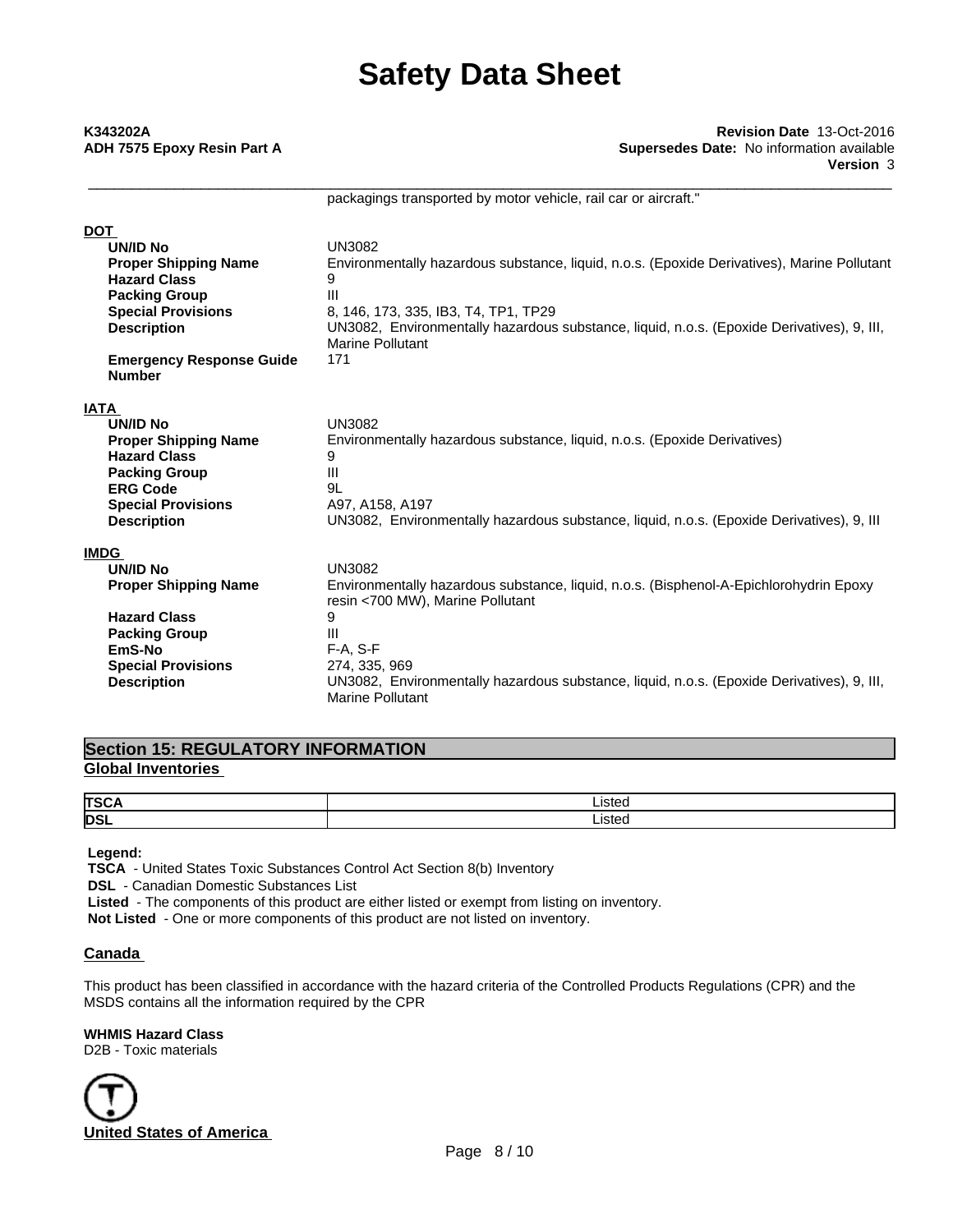\_\_\_\_\_\_\_\_\_\_\_\_\_\_\_\_\_\_\_\_\_\_\_\_\_\_\_\_\_\_\_\_\_\_\_\_\_\_\_\_\_\_\_\_\_\_\_\_\_\_\_\_\_\_\_\_\_\_\_\_\_\_\_\_\_\_\_\_\_\_\_\_\_\_\_\_\_\_\_\_\_\_\_\_\_\_\_\_\_\_\_\_\_ **K343202A Revision Date** 13-Oct-2016 **ADH 7575 Epoxy Resin Part A Supersedes Date:** No information available **Version** 3

#### **SARA 313**

Section 313 of Title III of the Superfund Amendments and Reauthorization Act of 1986 (SARA). This product does not contain any chemicals which are subject to the reporting requirements of the Act and Title 40 of the Code of Federal Regulations, Part 372

| SARA 311/312 Hazard Categories    |     |  |
|-----------------------------------|-----|--|
| <b>Acute Health Hazard</b>        | ves |  |
| <b>Chronic Health Hazard</b>      | No  |  |
| Fire Hazard                       | No  |  |
| Sudden release of pressure hazard | No  |  |
| <b>Reactive Hazard</b>            | No  |  |
|                                   |     |  |

#### **California Proposition 65**

This product does not contain one or more substances listed on Proposition 65 at or above 0.01 wt. %.

#### **Europe**

#### **Restrictions of Use of Hazardous Substances (RoHS) Directive 2011/65/EU**

This product does not contain Lead (7439-92-1), Cadmium (7440-43-9), Mercury (7439-97-6), Hexavalent chromium (7440-47-3), Polybrominated biphenyls (PBB), and Polybrominated diphenyl ethers (PBDE) above the regulated limit mentioned in this regulation.

#### EU-REACH (1907/2006) - Candidate List of Substances of Very High Concern (SVHC) for Authorization in accordance with **Article 59**

This product does not contain candidate substances of very high concern at a concentration  $>=0.1\%$  (Regulation (EC) No. 1907/2006 (REACH), Article 59)

| <b>Section 16: OTHER INFORMATION</b> |  |
|--------------------------------------|--|
|                                      |  |

#### **Product(s) Covered**

| HMIS                                                                      | <b>Health Hazards 2</b> | <b>Flammability</b> | <b>Physical Hazards</b> | <b>Personal Protection X</b> |  |
|---------------------------------------------------------------------------|-------------------------|---------------------|-------------------------|------------------------------|--|
| Key or Legend to Abbreviations and Acronyms Used in the Safety Data Sheet |                         |                     |                         |                              |  |

No information available

# **Key Literature References and Sources for Data** No information available **Prepared By** Product Safety & Regulatory Affairs **Revision Date** 13-Oct-2016 **Revision Note** Not applicable. **Training Advice Mich 2012** When working with hazardous materials, regular training of operators is required by law **Additional information** No information available

#### **Disclaimer**

The information provided in this Safety Data Sheet is correct to the best of our knowledge, information and belief at the date of its publication. The information given is designed only as guidance for safe handling, use, processing, storage, transportation, disposal and release and is not to be considered a warranty or quality specification. The information relates only to the specific material designated and may not be valid for such material used in combination with any other materials or in any process, unless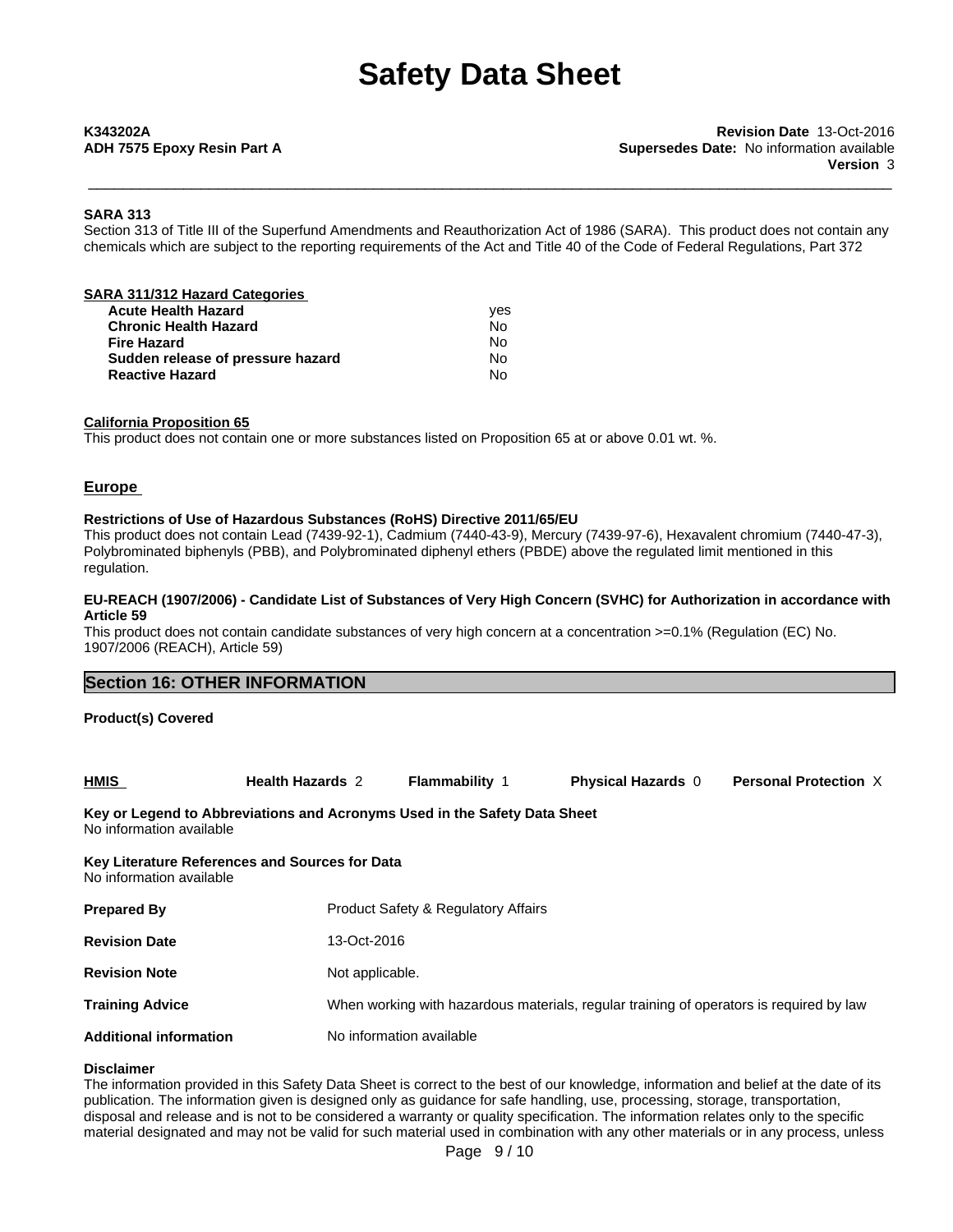\_\_\_\_\_\_\_\_\_\_\_\_\_\_\_\_\_\_\_\_\_\_\_\_\_\_\_\_\_\_\_\_\_\_\_\_\_\_\_\_\_\_\_\_\_\_\_\_\_\_\_\_\_\_\_\_\_\_\_\_\_\_\_\_\_\_\_\_\_\_\_\_\_\_\_\_\_\_\_\_\_\_\_\_\_\_\_\_\_\_\_\_\_ **K343202A Revision Date** 13-Oct-2016 **ADH 7575 Epoxy Resin Part A Supersedes Date:** No information available **Version** 3

specified in the text.

**End of Safety Data Sheet**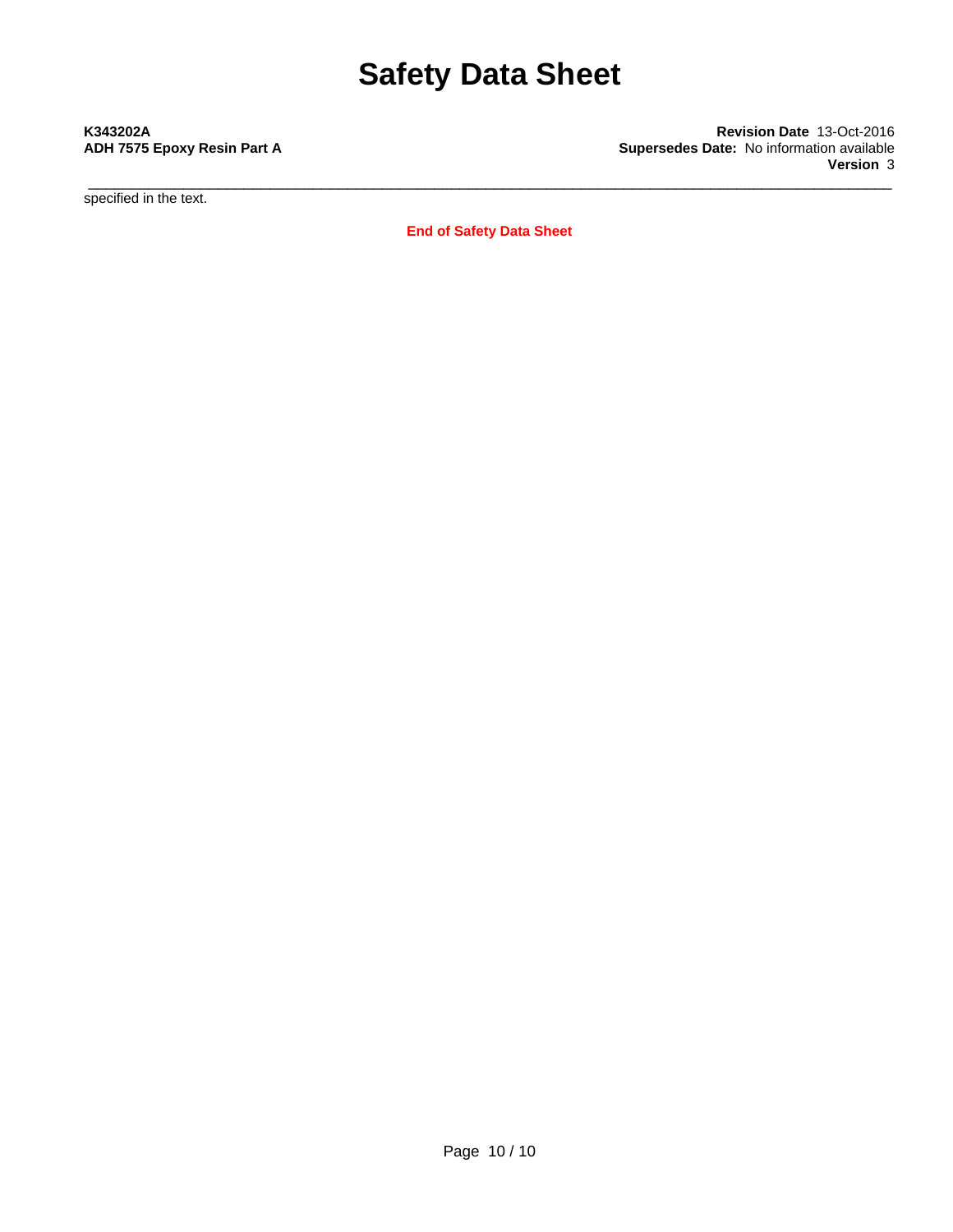

**K343202B Revision Date** 17-Oct-2016 **Supersedes Date:** No information available **Version** 2

## **Section 1: IDENTIFICATION OF THE SUBSTANCE/MIXTURE AND OF THE COMPANY/UNDERTAKING**

**1.1. Product Identifier**

| <b>Product Name</b> | ADH 7575 Epoxy Resin Part B |
|---------------------|-----------------------------|
| <b>Product Code</b> | K343202B                    |

**Product(s) Covered** See section 16 for more information

### **1.2. Relevant Identified Uses of the Substance or Mixture and Uses Advised Against**

| Recommended use             | Epoxy curing agent.      |
|-----------------------------|--------------------------|
| <b>Uses Advised Against</b> | No information available |

**1.3. Details of the Supplier of the Safety Data Sheet**

#### **Company Name**

Bostik, Inc. 11320 W. Watertown Plank Road Wauwatosa, Wisconsin 53226 USA Phone: +1 (800) 843-0844 (Domestic Toll Free) Phone: +1 (414) 774-2250 (International) Fax: +1 (414) 774-8075 Email: msds@bostik-us.com

#### **1.4. Emergency Telephone Number**

**Emergency Telephone** Telephone: 1-800-227-0332 (Outside U.S.) 1-703-527-3887

### **Section 2: HAZARD IDENTIFICATION**

#### **2.1. Classification of the Substance or Mixture**

| <b>Skin</b><br>$11.001 + 2.012$<br>wsion"<br>…or∙<br>/Irritatior        | זנזר |
|-------------------------------------------------------------------------|------|
| <b>Seric</b><br>- VE<br>$\cdots$<br>.<br>יומנ<br>ne<br>٬۷۵<br>ritatior. | זנזר |

#### **2.2. Label Elements**

### **EMERGENCY OVERVIEW**

## **WARNING**

**Hazard statements** Causes skin irritation Causes serious eye irritation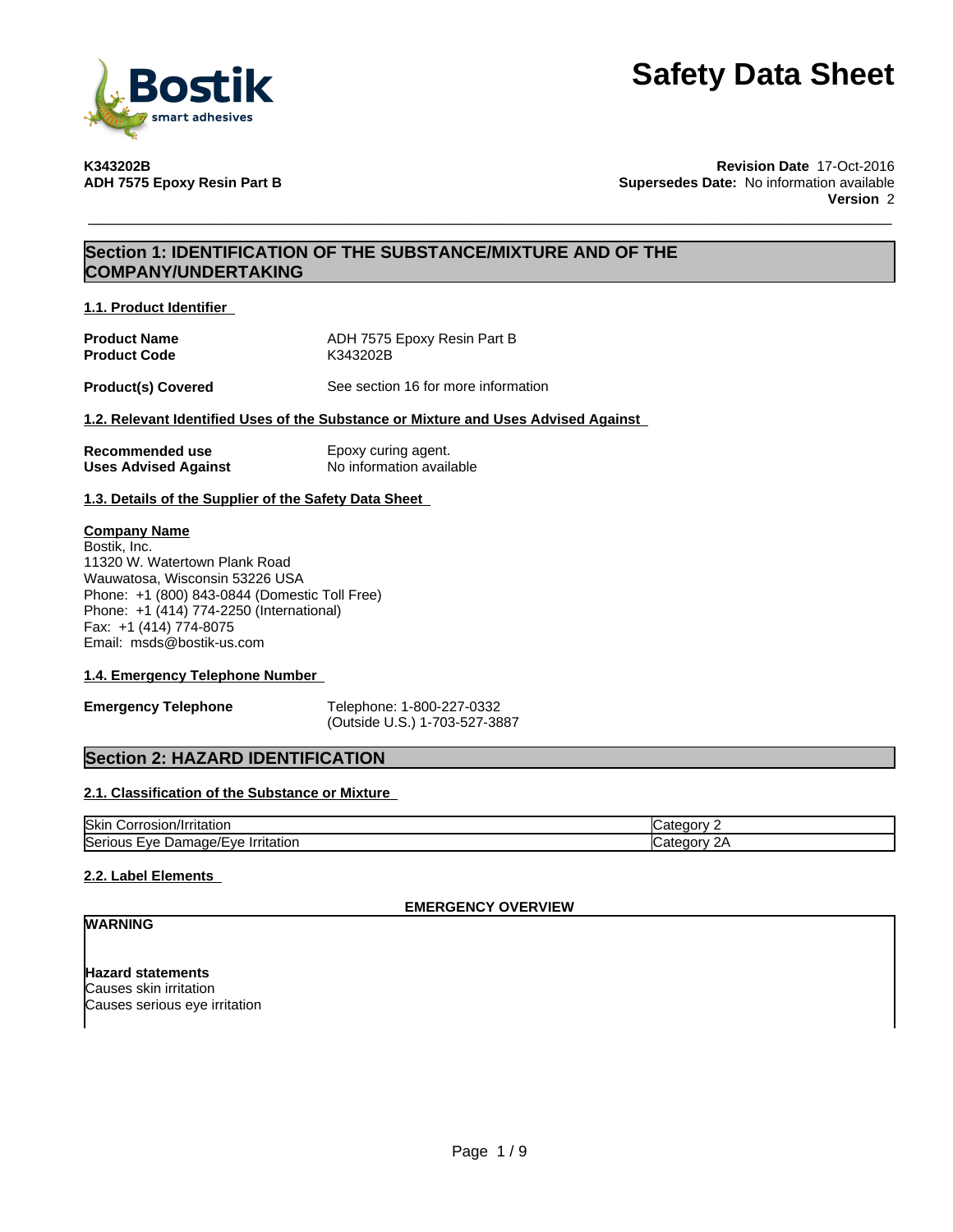**ADH 7575 Epoxy Resin Part B Supersedes Date:** No information available **Version** 2



#### **Precautionary Statements - Prevention**

Avoid breathing dust/fume/gas/mist/vapors/spray Use only outdoors or in a well-ventilated area Wash face, hands and any exposed skin thoroughly after handling Wear protective gloves/protective clothing/eye protection/face protection Contaminated work clothing should not be allowed out of the workplace

#### **Precautionary Statements - Response**

Specific treatment (see first aid measures on this label) IF IN EYES: Rinse cautiously with water for several minutes. Remove contact lenses, if present and easy to do. Continue rinsing. If eye irritation persists: Get medical advice/attention. IF ON SKIN: Wash with plenty of soap and water. Take off contaminated clothing and wash before reuse. If skin irritation or rash occurs: Get medical advice/attention. IF INHALED: Remove victim to fresh air and keep at rest in a position comfortable for breathing. Call a POISON CENTER or doctor/physician if you feel unwell.

### **Precautionary Statements - Storage**

Not applicable

#### **Precautionary Statements - Disposal**

Dispose of contents/container to an approved waste disposal plant

#### **Hazards Not Otherwise Classified (HNOC)**

Not applicable

#### **Unknown Toxicity**

0% of the mixture consists of ingredient(s) of unknown toxicity

#### **2.3. Other Information**

No information available.

### **Section 3: COMPOSITION/INFORMATION ON INGREDIENTS**

#### **3.1 Substances**

This product is a mixture. Health hazard information is based on its components.

#### **3.2 Mixtures**

| <b>Chemical Name</b>  | <b>SAC AL</b><br>'S NO. | Weight-%      |
|-----------------------|-------------------------|---------------|
| Mercaptan-Amine Blend | Proprietary             | 100<br>$60 -$ |

*The exact percentage (concentration) ofcomposition has been withheld as a trade secret.*

### **Section 4: FIRST AID MEASURES**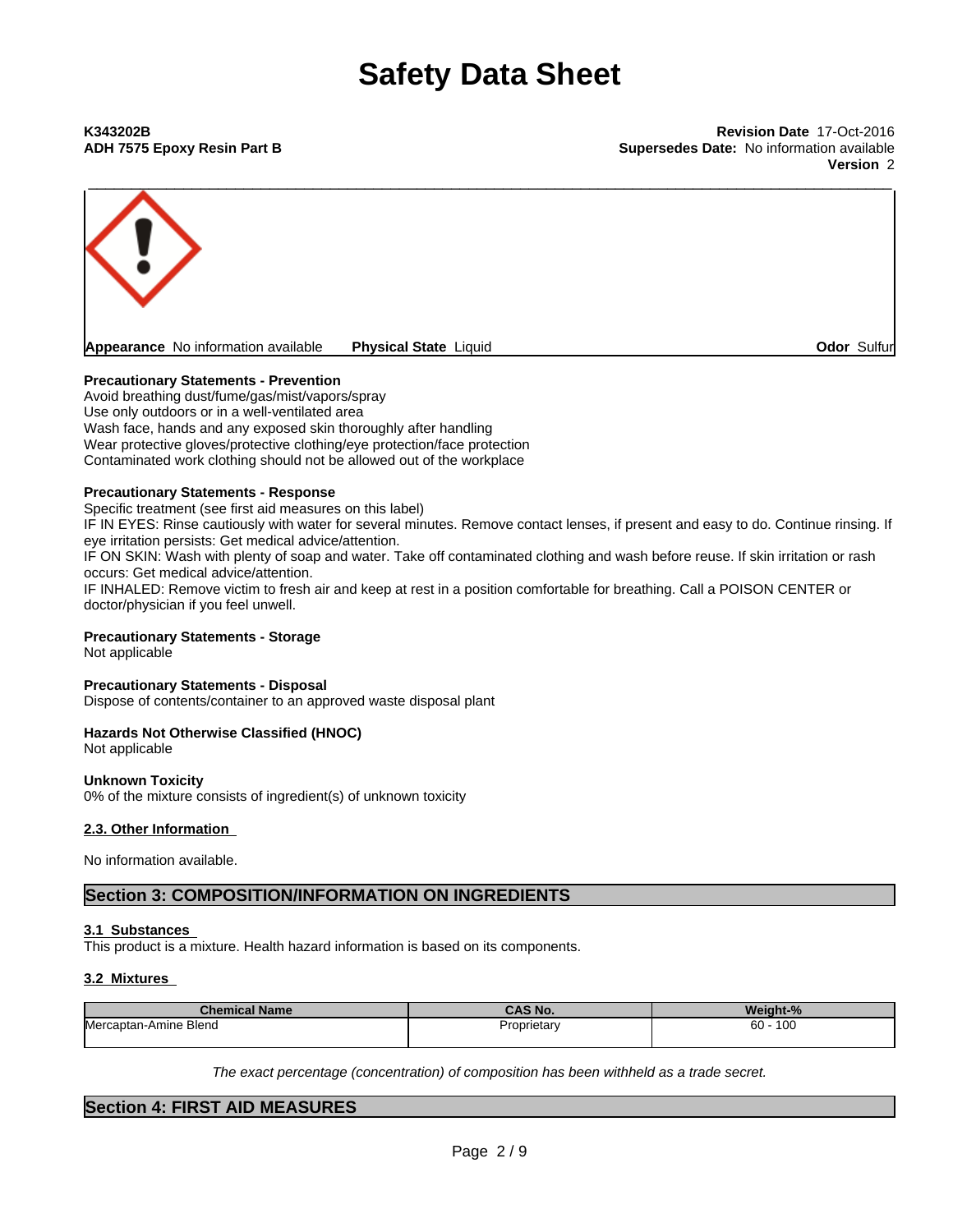# **ADH 7575 Epoxy Resin Part B Supersedes Date:** No information available

| K343202B                    | <b>Revision Date 17-Oct-2016</b>                 |
|-----------------------------|--------------------------------------------------|
| ADH 7575 Epoxy Resin Part B | <b>Supersedes Date:</b> No information available |
|                             | <b>Version 2</b>                                 |
|                             |                                                  |

| 4.1. Description of First Aid Measures |                                                                                                                                                                                                |  |
|----------------------------------------|------------------------------------------------------------------------------------------------------------------------------------------------------------------------------------------------|--|
| <b>General Advice</b>                  | Remove/Take off immediately all contaminated clothing. If medical advice is needed, have<br>product container or label at hand. (Get medical attention immediately if symptoms occur.).        |  |
| Eye contact                            | Immediately flush with plenty of water. After initial flushing, remove any contact lenses and<br>continue flushing for at least 15 minutes. Hold eyelids apart and consult an physician.       |  |
| <b>Skin Contact</b>                    | Wash off immediately with soap and plenty of water. Get medical attention if symptoms<br>occur.                                                                                                |  |
| <b>Inhalation</b>                      | Remove victim to fresh air and keep at rest in a position comfortable for breathing.<br>Administer oxygen if breathing is difficult. Call a physician or poison control center<br>immediately. |  |
| Ingestion                              | If swallowed, do not induce vomiting: seek medical advice immediately and show this<br>container or label. If swallowed, rinse mouth with water (only if the person is conscious).             |  |
| Self-protection of the First Aider     | First aider: Pay attention to self-protection.                                                                                                                                                 |  |
|                                        | 4.2. Most Important Symptoms and Effects, Both Acute and Delayed                                                                                                                               |  |
| <b>Symptoms</b>                        | Treat symptomatically.                                                                                                                                                                         |  |
|                                        | 4.3. Indication of Any Immediate Medical Attention and Special Treatment Needed                                                                                                                |  |
| Note to physicians                     | None.                                                                                                                                                                                          |  |
| 4.4. Reference to Other Sections       |                                                                                                                                                                                                |  |
| <b>Reference to Other Sections</b>     | Section 8: EXPOSURE CONTROLS/PERSONAL PROTECTION<br>Section 11: TOXICOLOGY INFORMATION                                                                                                         |  |

## **Section 5: FIRE-FIGHTING MEASURES**

### **5.1. Extinguishing Media**

#### **Suitable Extinguishing Media**

Carbon dioxide (CO2). Extinguishing powder. Water spray or fog. Alcohol resistant foam.

# **Unsuitable Extinguishing Media**

Full water jet.

### **5.2. Special Hazards Arising from the Substance or Mixture**

#### **Specific Hazards Arising from the Chemical**

Thermal decomposition can lead to release of toxic/corrosive gases and vapors. Carbon monoxide. Carbon dioxide (CO2). Nitrogen oxides (NOx). Ammonia.

#### **Explosion Data Sensitivity to Mechanical Impact Sensitivity to Static Discharge Mone. Sensitivity to Static Discharge Mone. Sensitivity to Static Discharge**

### **5.3. Advice for Firefighters**

### **Protective Equipment and Precautions for Firefighters**

As in any fire, wear self-contained breathing apparatus pressure-demand, MSHA/NIOSH (approved or equivalent) and full protective gear.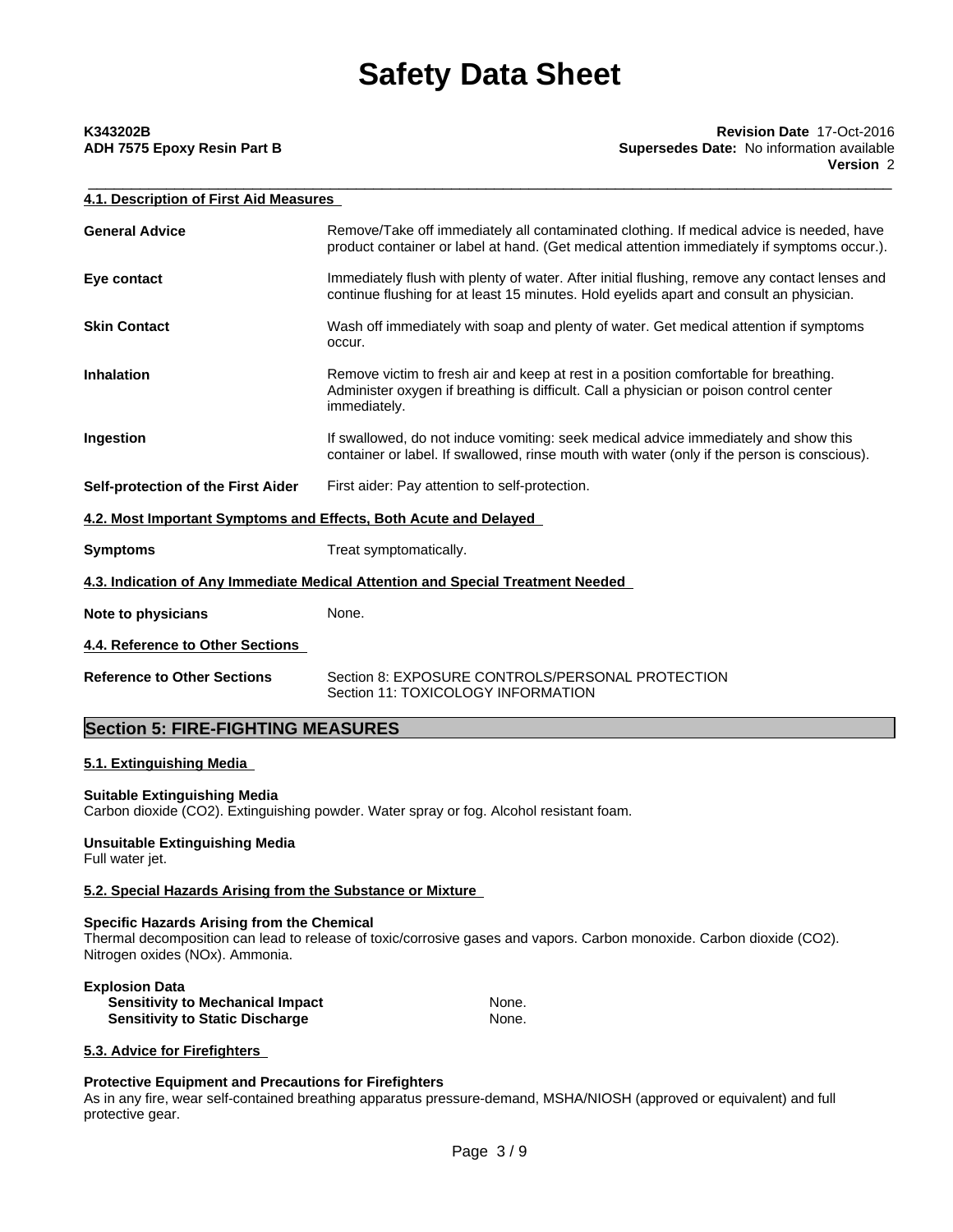# **Section 6: ACCIDENTAL RELEASE MEASURES**

#### **6.1. Personal Precautions, Protective Equipment and Emergency Procedures**

| <b>Personal Precautions</b>                               | Avoid contact with skin, eyes or clothing. Use personal protection equipment. Avoid<br>breathing vapors or mists.                                                                                                                                          |  |
|-----------------------------------------------------------|------------------------------------------------------------------------------------------------------------------------------------------------------------------------------------------------------------------------------------------------------------|--|
| <b>6.2. Environmental Precautions</b>                     |                                                                                                                                                                                                                                                            |  |
| <b>Environmental Precautions</b>                          | Prevent entry into waterways, sewers, basements or confined areas. Do not allow to enter<br>into soil/subsoil.                                                                                                                                             |  |
| 6.3. Methods and Material for Containment and Cleaning up |                                                                                                                                                                                                                                                            |  |
| <b>Methods for Containment</b>                            | Contain and collect spillage with non-combustible absorbent material, (e.g. sand, earth,<br>diatomaceous earth, vermiculite) and place in container for disposal according to local /<br>national regulations (see Section 13).                            |  |
| <b>Methods for Cleaning up</b>                            | Use personal protective equipment as required. Dam up. Cover liquid spill with sand, earth<br>or other non-combustible absorbent material. Take up mechanically, placing in appropriate<br>containers for disposal. Clean contaminated surface thoroughly. |  |
| 6.4. Reference to other sections                          |                                                                                                                                                                                                                                                            |  |
| <b>Reference to Other Sections</b>                        | Section 7: HANDLING AND STORAGE<br>Section 8: EXPOSURE CONTROLS/PERSONAL PROTECTION<br>Section 13: DISPOSAL CONSIDERATIONS                                                                                                                                 |  |

# **Section 7: HANDLING AND STORAGE**

#### **7.1. Precautions for Safe Handling**

| <b>Advice on Safe Handling</b>                                    | Use personal protective equipment as required. Use only in well-ventilated areas. Avoid<br>contact with skin, eyes or clothing. Special Precautions. For mixing of both components:.<br>Please refer also to Safety Data Sheet of Part A. For application method and dose rate.<br>refer to the technical data sheet. Important: Do not leave mixed material in the container -<br>curing in bulk can lead to excessive heat. Fire prevention measures. No special measures<br>are necessary. |  |
|-------------------------------------------------------------------|-----------------------------------------------------------------------------------------------------------------------------------------------------------------------------------------------------------------------------------------------------------------------------------------------------------------------------------------------------------------------------------------------------------------------------------------------------------------------------------------------|--|
| 7.2. Conditions for Safe Storage, including any Incompatibilities |                                                                                                                                                                                                                                                                                                                                                                                                                                                                                               |  |
| <b>Storage Conditions</b>                                         | Keep away from food, drink and animal feeding stuffs. Keep containers tightly closed in a<br>dry, cool and well-ventilated place.                                                                                                                                                                                                                                                                                                                                                             |  |
| <b>Incompatible Materials</b>                                     | Exothermic reaction with. Acids.                                                                                                                                                                                                                                                                                                                                                                                                                                                              |  |
| 7.3. Specific End Use(s)                                          |                                                                                                                                                                                                                                                                                                                                                                                                                                                                                               |  |
| Specific Use(s)<br>Hardener.                                      |                                                                                                                                                                                                                                                                                                                                                                                                                                                                                               |  |
| <b>Other Information</b>                                          | No information available.                                                                                                                                                                                                                                                                                                                                                                                                                                                                     |  |
| 7.4. References to Other Sections                                 |                                                                                                                                                                                                                                                                                                                                                                                                                                                                                               |  |
| Beforence to Other Cootions                                       | <b>Contion 12: DICDOCAL CONICIDED ATIONIC</b>                                                                                                                                                                                                                                                                                                                                                                                                                                                 |  |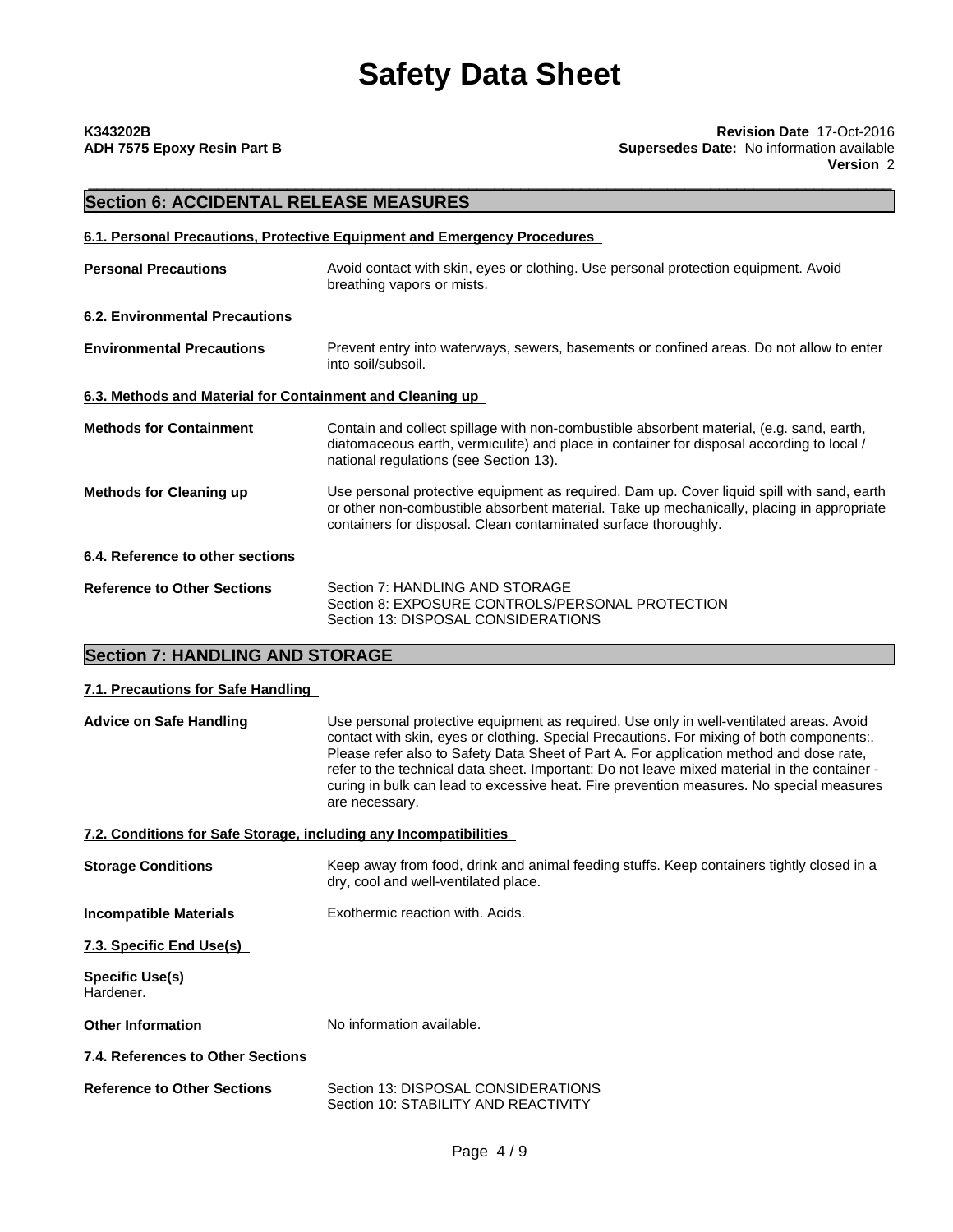# \_\_\_\_\_\_\_\_\_\_\_\_\_\_\_\_\_\_\_\_\_\_\_\_\_\_\_\_\_\_\_\_\_\_\_\_\_\_\_\_\_\_\_\_\_\_\_\_\_\_\_\_\_\_\_\_\_\_\_\_\_\_\_\_\_\_\_\_\_\_\_\_\_\_\_\_\_\_\_\_\_\_\_\_\_\_\_\_\_\_\_\_\_ **K343202B Revision Date** 17-Oct-2016 **ADH 7575 Epoxy Resin Part B Supersedes Date:** No information available **Version** 2

## **Section 8: EXPOSURE CONTROLS/PERSONAL PROTECTION**

### **8.1. Control Parameters**

**Exposure Guidelines** This product, as supplied, does not contain any hazardous materials with occupational exposure limits established by the region specific regulatory bodies.

#### **8.2. Exposure Controls**

| <b>Engineering Controls</b>         | Provide local exhaust ventilation. in the case of spray application. Please refer also to<br>Safety Data Sheet of Part A.                                                                                                                                                                                                        |
|-------------------------------------|----------------------------------------------------------------------------------------------------------------------------------------------------------------------------------------------------------------------------------------------------------------------------------------------------------------------------------|
| Personal protective equipment [PPE] |                                                                                                                                                                                                                                                                                                                                  |
| <b>Eye/Face Protection</b>          | Tight sealing safety goggles. Wear chemical splash goggles and face shield when eye and<br>face contact is possible due to splashing or spraying of material.                                                                                                                                                                    |
| <b>Skin and Body Protection</b>     | Wear suitable chemical resistant gloves. The selection of suitable gloves does not only<br>depend on the material, but also on further marks of quality and various manufacturers.                                                                                                                                               |
| <b>Respiratory Protection</b>       | If exposure limits are exceeded or irritation is experienced, NIOSH/MSHA approved<br>respiratory protection should be worn. Positive-pressure supplied air respirators may be<br>required for high airborne contaminant concentrations. Respiratory protection must be<br>provided in accordance with current local regulations. |
|                                     | General Hygiene Considerations Handle in accordance with good industrial hygiene and safety practice. Do not eat, drink or<br>smoke when using this product. Wash hands thoroughly after handling. Avoid contact with<br>skin, eyes or clothing. Take off immediately all contaminated clothing and wash it before<br>reuse.     |

# **Section 9: PHYSICAL AND CHEMICAL PROPERTIES**

#### **9.1. Information on Basic Physical and Chemical Properties**

| <b>Physical State</b>               | Liquid                   |                            |  |
|-------------------------------------|--------------------------|----------------------------|--|
| Color                               | Clear                    |                            |  |
| Odor                                | Sulfur                   |                            |  |
| <b>Odor Threshold</b>               | No information available |                            |  |
| <b>Property</b>                     | <b>Values</b>            | Remarks • Method           |  |
| рH                                  | No information available |                            |  |
| <b>Melting Point/Freezing Point</b> | No information available |                            |  |
| <b>Boiling Point</b>                | No information available |                            |  |
| <b>Flash Point</b>                  | > 93 °C / > 199 °F       |                            |  |
| <b>Evaporation Rate</b>             | No information available |                            |  |
| Flammability (solid, gas)           | No information available | Not applicable for liquids |  |
| <b>Flammability Limit in Air</b>    |                          |                            |  |
| <b>Upper Flammability Limit</b>     | No information available |                            |  |
| <b>Lower Flammability Limit</b>     | No information available |                            |  |
| <b>Vapor Pressure</b>               | No information available |                            |  |
| <b>Vapor Density</b>                | No information available |                            |  |
| <b>Specific Gravity</b>             | No information available |                            |  |
| <b>Water Solubility</b>             | No information available |                            |  |
| <b>Solubility in Other Solvents</b> |                          |                            |  |
| <b>Partition Coefficient</b>        | No information available |                            |  |
| <b>Autoignition Temperature</b>     | No information available |                            |  |
| <b>Decomposition Temperature</b>    | No information available |                            |  |
| <b>Kinematic Viscosity</b>          | No information available |                            |  |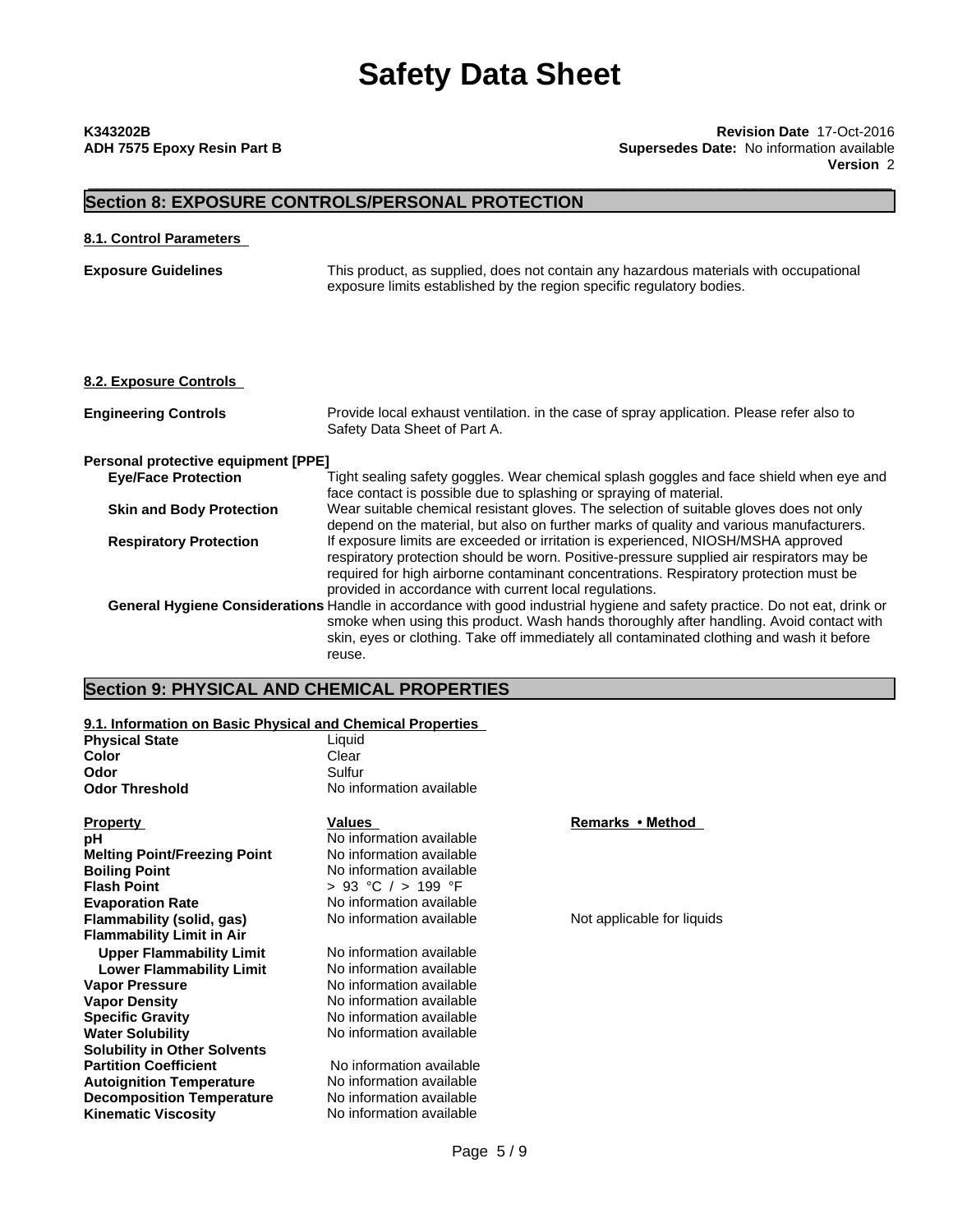\_\_\_\_\_\_\_\_\_\_\_\_\_\_\_\_\_\_\_\_\_\_\_\_\_\_\_\_\_\_\_\_\_\_\_\_\_\_\_\_\_\_\_\_\_\_\_\_\_\_\_\_\_\_\_\_\_\_\_\_\_\_\_\_\_\_\_\_\_\_\_\_\_\_\_\_\_\_\_\_\_\_\_\_\_\_\_\_\_\_\_\_\_ **K343202B Revision Date** 17-Oct-2016 **ADH 7575 Epoxy Resin Part B Supersedes Date:** No information available **Version** 2

| <b>Dynamic Viscosity</b>    | 1000 1600 mPas           |  |
|-----------------------------|--------------------------|--|
| <b>Explosive Properties</b> | No information available |  |
| <b>Oxidizing Properties</b> | No information available |  |
| 9.2. Other Information      |                          |  |
| <b>Softening Point</b>      | No information available |  |
| <b>Molecular Weight</b>     | No information available |  |
| <b>Solvent Content (%)</b>  | No information available |  |
| Solid Content (%)           | No information available |  |
| <b>Density</b>              | 1.13 $q/cm3$             |  |
| <b>VOC</b>                  | 0 g/L                    |  |
|                             |                          |  |

## **Section 10: STABILITY AND REACTIVITY**

#### **10.1. Reactivity**

None under normal use conditions.

#### **10.2. Chemical Stability**

Stable under normal conditions.

#### **10.3. Possibility of Hazardous Reactions**

After mixing the two components, the curing reaction starts. In bulk this reaction can be vigorous.

#### **10.4. Conditions to Avoid**

None known if handled according to instructions.

#### **10.5. Incompatible Materials**

Exothermic reaction with. Acids.

#### **10.6. Hazardous Decomposition Products**

None under normal use and recommended storage conditions. Thermal decomposition can lead to release of toxic/corrosive gases and vapors. Ammonia. Amines.

### **Section 11: TOXICOLOGY INFORMATION**

#### **11.1. Information on Toxicological Effects**

| Product Information | No Data Available  |  |
|---------------------|--------------------|--|
| <b>Inhalation</b>   | No Data Available. |  |
| Eye contact         | No Data Available. |  |
| <b>Skin Contact</b> | No Data Available. |  |
| <b>Ingestion</b>    | No Data Available. |  |

#### **Component Information**

| <b>Chemical Name</b>                   | Oral LD50              | Dermal LD50 | <b>Inhalation LC50</b> |
|----------------------------------------|------------------------|-------------|------------------------|
| Mercaptan-Amine Blend<br>l Proprietarv | LD50 >2000 mg/Kg (Rat) |             |                        |

**Delayed and Immediate Effects as well as Chronic Effects from Short and Long-term Exposure**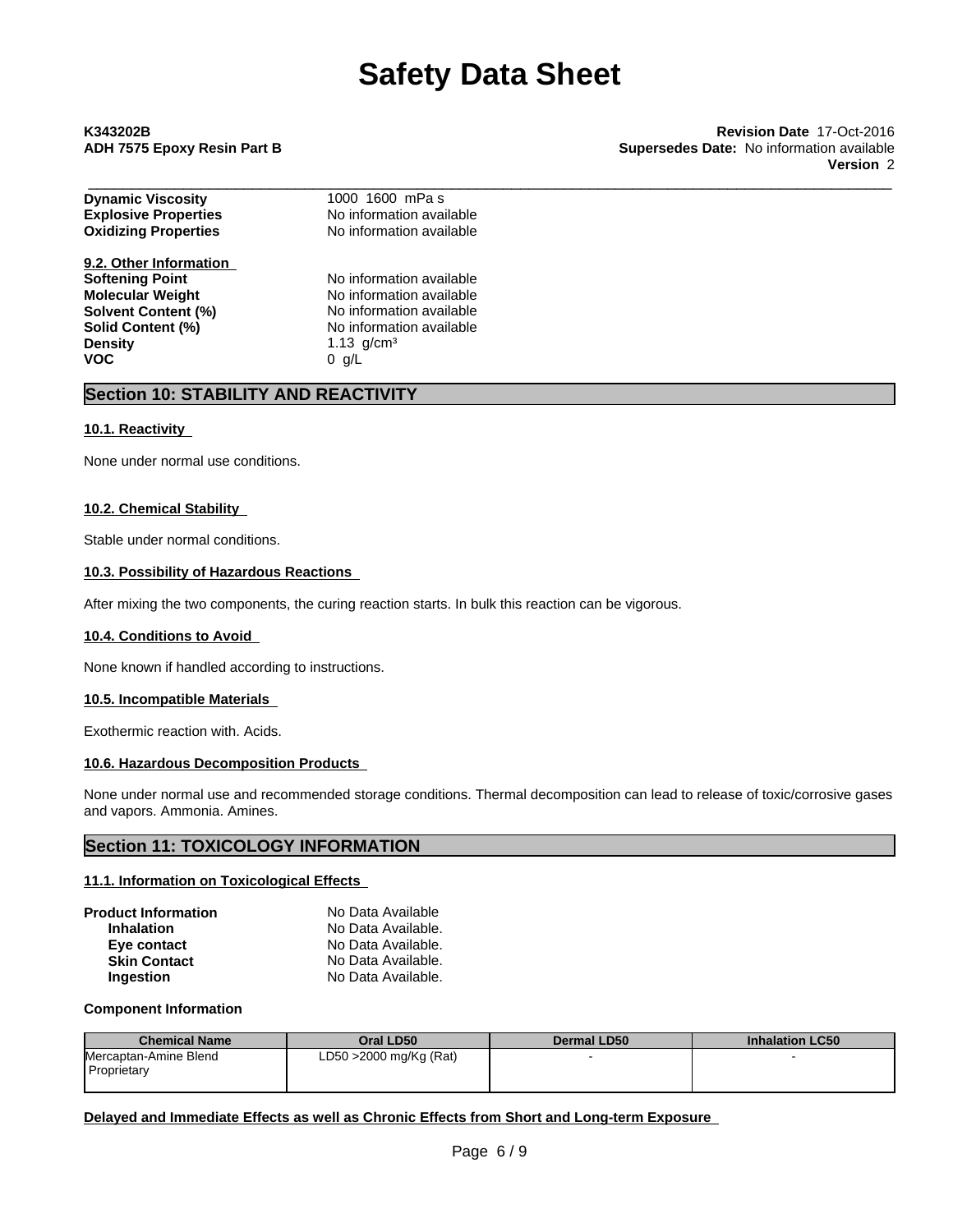# \_\_\_\_\_\_\_\_\_\_\_\_\_\_\_\_\_\_\_\_\_\_\_\_\_\_\_\_\_\_\_\_\_\_\_\_\_\_\_\_\_\_\_\_\_\_\_\_\_\_\_\_\_\_\_\_\_\_\_\_\_\_\_\_\_\_\_\_\_\_\_\_\_\_\_\_\_\_\_\_\_\_\_\_\_\_\_\_\_\_\_\_\_ **K343202B Revision Date** 17-Oct-2016 **ADH 7575 Epoxy Resin Part B Supersedes Date:** No information available **Version** 2

| <b>Symptoms</b>                          | No information available.                                                                  |
|------------------------------------------|--------------------------------------------------------------------------------------------|
| <b>Skin Corrosion/Irritation</b>         | Irritant effect on the skin.                                                               |
| <b>Serious Eye Damage/Eye Irritation</b> | Irritant effect on the eyes. Causes severe eye damage.                                     |
| <b>Irritation</b>                        | No information available.                                                                  |
| <b>Corrosivity</b>                       | No information available.                                                                  |
| <b>Sensitization</b>                     | No information available.                                                                  |
| <b>Germ Cell Mutagenicity</b>            | No information available.                                                                  |
| <b>Reproductive Toxicity</b>             | No information available.                                                                  |
| <b>Developmental Toxicity</b>            | No information available.                                                                  |
| <b>Teratogenicity</b>                    | No information available.                                                                  |
| <b>STOT - Single Exposure</b>            | No information available.                                                                  |
| <b>STOT - Repeated Exposure</b>          | No information available.                                                                  |
| <b>Chronic Toxicity</b>                  | No information available.                                                                  |
| <b>Target Organ Effects</b>              | No information available.                                                                  |
| <b>Aspiration Hazard</b>                 | Not applicable.                                                                            |
| Carcinogenicity                          | This product does not contain any carcinogens or potential carcinogens as listed by ACGIH, |
|                                          | OSHA, IARC or NTP at or above 0.1 wt%.                                                     |

# **Section 12: ECOLOGICAL INFORMATION**

## **12.1. Toxicity**

No information available

#### **12.2. Persistence and Degradability**

No information available.

#### **12.3. Bioaccumulative Potential**

No information available.

#### **12.4. Mobility in Soil**

No information available.

#### **12.5 Other adverse effects**

No information available

# **Section 13: DISPOSAL CONSIDERATIONS**

### **13.1. Waste Treatment Methods**

| <b>Disposal of Wastes</b>     | It is the responsibility of the waste generator to determine the toxicity and physical<br>properties of the material generated to determine the proper waste identification and<br>disposal methods in compliance with applicable regulations |
|-------------------------------|-----------------------------------------------------------------------------------------------------------------------------------------------------------------------------------------------------------------------------------------------|
| <b>Contaminated Packaging</b> | Dispose of in accordance with federal, state and local regulations                                                                                                                                                                            |

# **Section 14: TRANSPORTATION INFORMATION**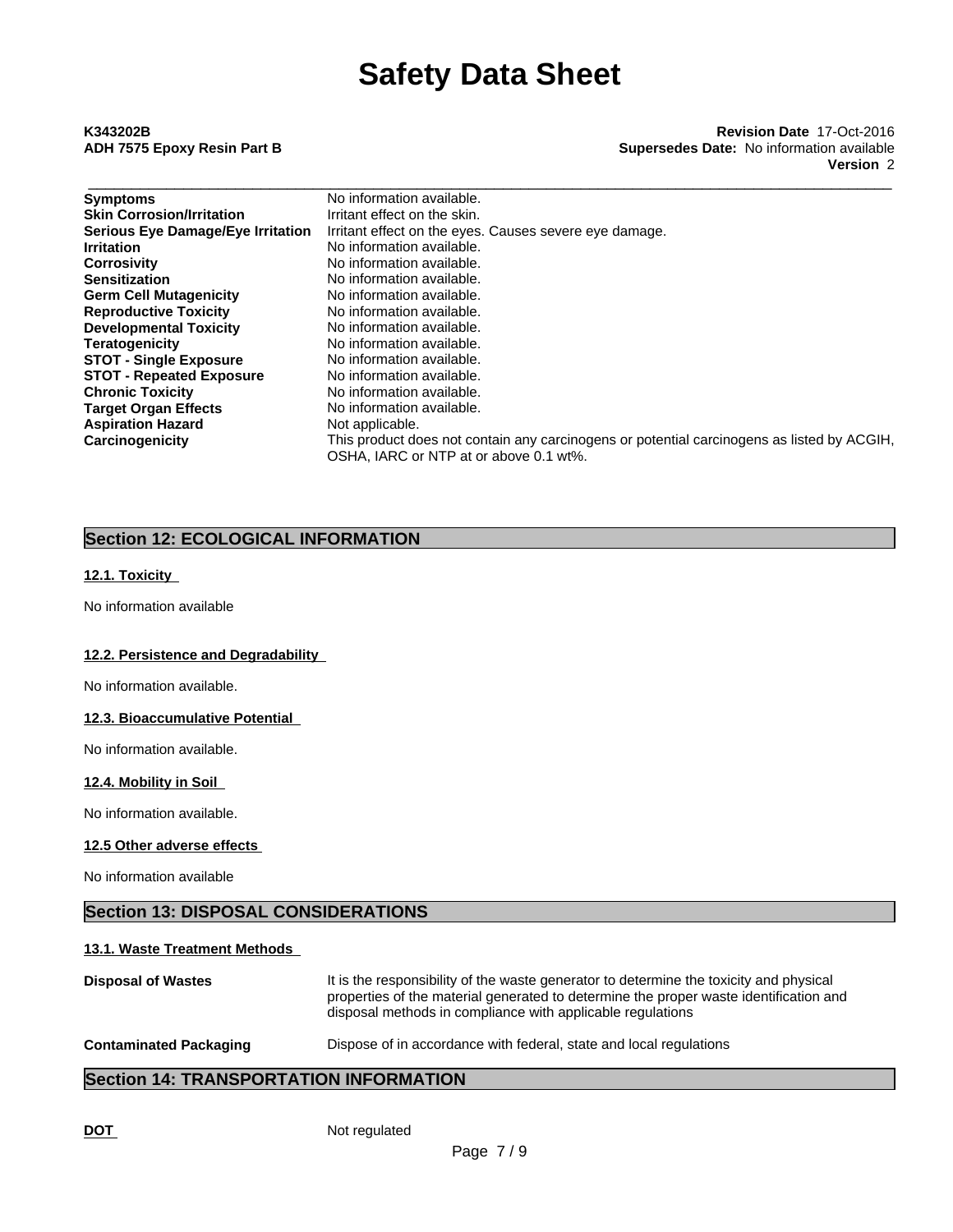| <b>IATA</b>                 |                                                                           |
|-----------------------------|---------------------------------------------------------------------------|
| UN/ID No                    | <b>UN3334</b>                                                             |
| <b>Proper Shipping Name</b> | Aviation regulated liquid, n.o.s. (Mercaptan-Amine Blend)                 |
| <b>Hazard Class</b>         | 9                                                                         |
| <b>Packing Group</b>        | Ш                                                                         |
| <b>ERG Code</b>             | 9A                                                                        |
| <b>Special Provisions</b>   | A27                                                                       |
| <b>Description</b>          | UN3334, Aviation regulated liguid, n.o.s. (Mercaptan-Amine Blend), 9, III |
| <b>IMDG</b>                 | Not regulated                                                             |

## **Section 15: REGULATORY INFORMATION Global Inventories**

| <b>ITSC</b> | .<br>isted |
|-------------|------------|
| <b>DSI</b>  | ısted<br>. |

#### **Legend:**

 **TSCA** - United States Toxic Substances Control Act Section 8(b) Inventory  **DSL** - Canadian Domestic Substances List  **Listed** - The components of this product are either listed or exempt from listing on inventory.

**Not Listed** - One or more components of this product are not listed on inventory.

#### **Canada**

This product has been classified in accordance with the hazard criteria of the Controlled Products Regulations (CPR) and the MSDS contains all the information required by the CPR

#### **WHMIS Hazard Class**

D2B - Toxic materials



#### **SARA 313**

Section 313 of Title III of the Superfund Amendments and Reauthorization Act of 1986 (SARA). This product does not contain any chemicals which are subject to the reporting requirements of the Act and Title 40 of the Code of Federal Regulations, Part 372

#### **SARA 311/312 Hazard Categories**

| <b>Acute Health Hazard</b>        | ves |  |
|-----------------------------------|-----|--|
| <b>Chronic Health Hazard</b>      | No. |  |
| <b>Fire Hazard</b>                | N٥  |  |
| Sudden release of pressure hazard | No. |  |
| <b>Reactive Hazard</b>            | No  |  |

#### **California Proposition 65**

This product does not contain one or more substances listed on Proposition 65 at or above 0.01 wt. %.

### **Europe**

### **Restrictions of Use of Hazardous Substances (RoHS) Directive 2011/65/EU**

Page 8 / 9